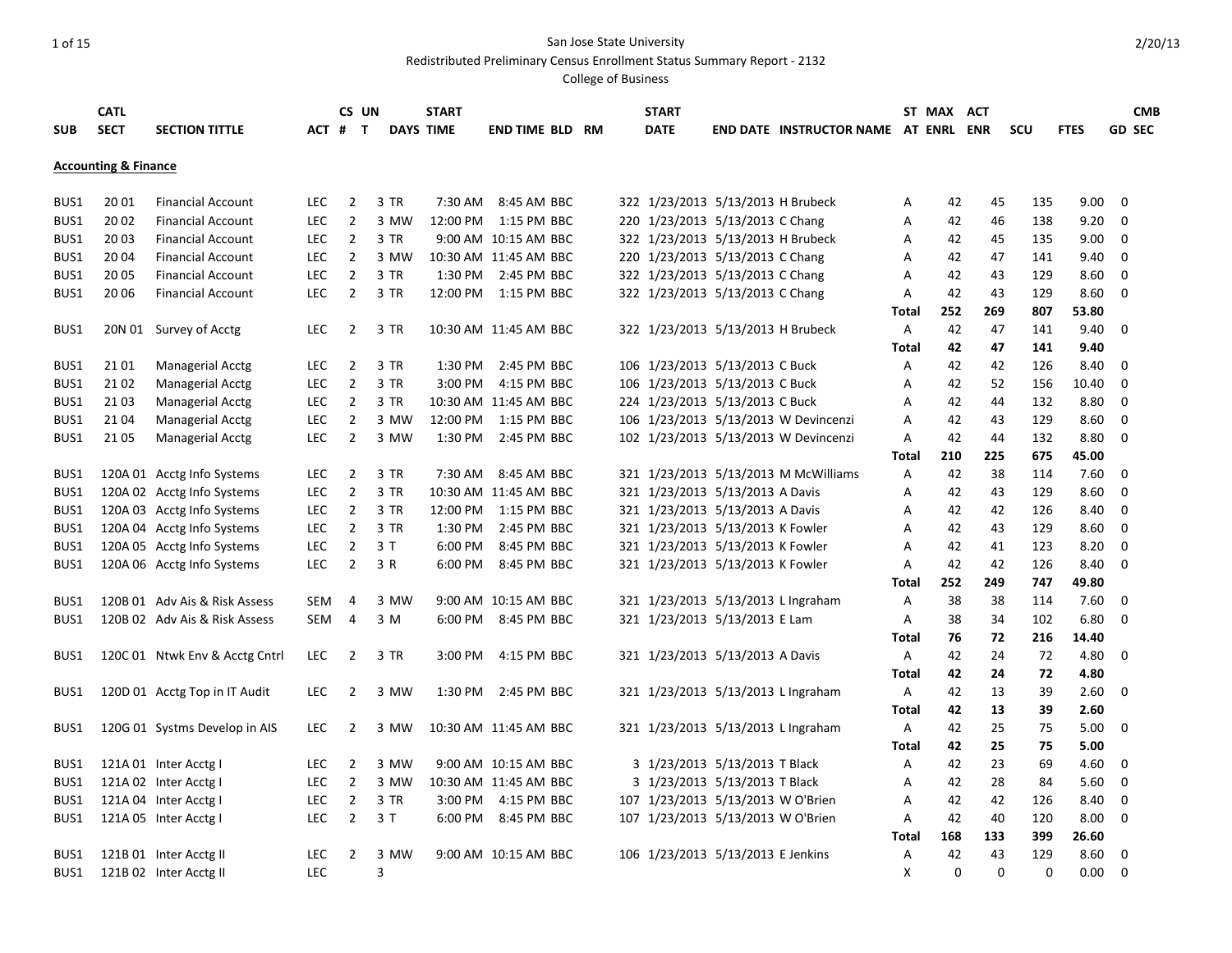Redistributed Preliminary Census Enrollment Status Summary Report - 2132

|            | <b>CATL</b> |                              |            | CS UN          |      | <b>START</b>     |                        |  | <b>START</b> |                                   |                                      |                | ST MAX ACT   |             |             |             |             | <b>CMB</b>    |
|------------|-------------|------------------------------|------------|----------------|------|------------------|------------------------|--|--------------|-----------------------------------|--------------------------------------|----------------|--------------|-------------|-------------|-------------|-------------|---------------|
| <b>SUB</b> | <b>SECT</b> | <b>SECTION TITTLE</b>        |            | ACT # T        |      | <b>DAYS TIME</b> | <b>END TIME BLD RM</b> |  | <b>DATE</b>  |                                   | END DATE INSTRUCTOR NAME AT ENRL ENR |                |              |             | <b>SCU</b>  | <b>FTES</b> |             | <b>GD SEC</b> |
|            |             |                              |            |                |      |                  |                        |  |              |                                   |                                      |                |              |             |             |             |             |               |
| BUS1       |             | 121B 03 Inter Acctg II       | <b>LEC</b> |                | 3    |                  |                        |  |              |                                   |                                      | x              | 0            | 0           | 0           | 0.00        | 0           |               |
| BUS1       |             | 121B 04 Inter Acctg II       | <b>LEC</b> | $\overline{2}$ | 3 TR |                  | 1:30 PM 2:45 PM BBC    |  |              | 107 1/23/2013 5/13/2013 D He      |                                      | Α              | 42           | 45          | 135         | 9.00        | $\mathbf 0$ |               |
| BUS1       |             | 121B 06 Inter Acctg II       | <b>LEC</b> | $\mathbf{2}$   | 3 TR |                  | 9:00 AM 10:15 AM BBC   |  |              | 107 1/23/2013 5/13/2013 D He      |                                      | A              | 42           | 45          | 135         | 9.00        | 0           |               |
| BUS1       |             | 121B 07 Inter Acctg II       | <b>LEC</b> | $\overline{2}$ | 3 MW |                  | 10:30 AM 11:45 AM BBC  |  |              | 106 1/23/2013 5/13/2013 E Jenkins |                                      | Α              | 42           | 46          | 138         | 9.20        | 0           |               |
| BUS1       |             | 121B 08 Inter Acctg II       | <b>LEC</b> | $\overline{2}$ | 3 TR |                  | 10:30 AM 11:45 AM BBC  |  |              | 106 1/23/2013 5/13/2013 D He      |                                      | A              | 42           | 44          | 132         | 8.80        | 0           |               |
|            |             |                              |            |                |      |                  |                        |  |              |                                   |                                      | Total          | 210          | 223         | 669         | 44.60       |             |               |
| BUS1       |             | 122A 01 Mgmt Actg Cntrl Sys  | <b>LEC</b> | 3              | 3 MW |                  | 9:00 AM 10:15 AM BBC   |  |              | 107 1/23/2013 5/13/2013 Y Tian    |                                      | Α              | 42           | 42          | 126         | 8.40        | 0           |               |
| BUS1       |             | 122A 02 Mgmt Actg Cntrl Sys  | <b>LEC</b> |                | 3    |                  |                        |  |              |                                   |                                      | X              | $\mathbf 0$  | $\mathbf 0$ | $\mathbf 0$ | 0.00        | $\mathbf 0$ |               |
| BUS1       |             | 122A 03 Mgmt Actg Cntrl Sys  | LEC        | 3              | 3 MW |                  | 12:00 PM 1:15 PM BBC   |  |              | 3 1/23/2013 5/13/2013 Y Tian      |                                      | Α              | 42           | 51          | 153         | 10.20       | 0           |               |
| BUS1       |             | 122A 04 Mgmt Actg Cntrl Sys  | <b>LEC</b> |                | 3    |                  |                        |  |              |                                   |                                      | X              | $\mathbf{0}$ | $\mathbf 0$ | $\mathbf 0$ | 0.00        | 0           |               |
| BUS1       |             | 122A 05 Mgmt Actg Cntrl Sys  | <b>LEC</b> | 3              | 3 MW |                  | 1:30 PM 2:45 PM BBC    |  |              | 3 1/23/2013 5/13/2013 T Black     |                                      | $\overline{A}$ | 42           | 43          | 129         | 8.60        | 0           |               |
|            |             |                              |            |                |      |                  |                        |  |              |                                   |                                      | Total          | 126          | 136         | 408         | 27.20       |             |               |
| BUS1       |             | 123A 01 Tax Factor Bus Inv   | LEC        | 2              | 3 MW |                  | 9:00 AM 10:15 AM BBC   |  |              |                                   | 326 1/23/2013 5/13/2013 T Moschetti  | Α              | 42           | 54          | 162         | 10.80       | 0           |               |
| BUS1       |             | 123A 02 Tax Factor Bus Inv   | <b>LEC</b> | $\overline{2}$ | 3 MW |                  | 10:30 AM 11:45 AM BBC  |  |              |                                   | 326 1/23/2013 5/13/2013 T Moschetti  | A              | 42           | 51          | 153         | 10.20       | 0           |               |
| BUS1       |             | 123A 03 Tax Factor Bus Inv   | <b>LEC</b> | $\overline{2}$ | 3 M  |                  | 6:00 PM 8:45 PM BBC    |  |              |                                   | 107 1/23/2013 5/13/2013 T Moschetti  | Α              | 42           | 48          | 144         | 9.60        | 0           |               |
|            |             |                              |            |                |      |                  |                        |  |              |                                   |                                      | Total          | 126          | 153         | 459         | 30.60       |             |               |
| BUS1       |             | 123C 01 Tax Indy Pass Ent    | <b>SEM</b> | 4              | 3 TR |                  | 12:00 PM 1:15 PM BBC   |  |              | 320 1/23/2013 5/13/2013 K Fowler  |                                      | Α              | 42           | 51          | 153         | 10.20       | 0           |               |
| BUS1       |             | 123C 02 Tax Indy Pass Ent    | SEM        | 4              | 3 MW |                  | 1:30 PM 2:45 PM BBC    |  |              |                                   | 326 1/23/2013 5/13/2013 T Moschetti  | Α              | 42           | 56          | 168         | 11.20       | 0           |               |
|            |             |                              |            |                |      |                  |                        |  |              |                                   |                                      | Total          | 84           | 107         | 321         | 21.40       |             |               |
| BUS1       |             | 124 01 Forensic Acctg        | <b>LEC</b> | 2              | 3 TR |                  | 4:30 PM 5:45 PM BBC    |  |              | 107 1/23/2013 5/13/2013 W O'Brien |                                      | Α              | 42           | 42          | 126         | 8.40        | 0           |               |
|            |             |                              |            |                |      |                  |                        |  |              |                                   |                                      | Total          | 42           | 42          | 126         | 8.40        |             |               |
| BUS1       | 125 02      | Spec Fin Rpt Topcs           | <b>LEC</b> | 3              | 3 MW |                  | 1:30 PM 2:45 PM BBC    |  |              | 106 1/23/2013 5/13/2013 E Jenkins |                                      | Α              | 42           | 44          | 132         | 8.80        | 0           |               |
|            |             |                              |            |                |      |                  |                        |  |              |                                   |                                      | Total          | 42           | 44          | 132         | 8.80        |             |               |
| BUS1       | 126 01      | Adv Acctg                    | LEC        | 2              | 3 TR |                  | 9:00 AM 10:15 AM BBC   |  |              |                                   | 108 1/23/2013 5/13/2013 M McWilliams | Α              | 42           | 42          | 126         | 8.40        | 0           |               |
| BUS1       | 126 02      | Adv Acctg                    | <b>LEC</b> | $\overline{2}$ | 3 R  |                  | 6:00 PM 8:45 PM BBC    |  |              |                                   | 108 1/23/2013 5/13/2013 M McWilliams | Α              | 42           | 41          | 123         | 8.25        | 1           |               |
|            |             |                              |            |                |      |                  |                        |  |              |                                   |                                      | Total          | 84           | 83          | 249         | 16.65       |             |               |
| BUS1       |             | 127B 01 Adv Honors Practicum | <b>LEC</b> | $\overline{2}$ | 3 M  |                  | 6:00 PM 8:45 PM BBC    |  |              | 106 1/23/2013 5/13/2013 C Buck    |                                      | A              | 45           | 29          | 87          | 5.80        | 0           |               |
|            |             |                              |            |                |      |                  |                        |  |              |                                   |                                      | Total          | 45           | 29          | 87          | 5.80        |             |               |
| BUS1       |             | 128 01 Acct Non-Prf Org      | <b>LEC</b> | 2              | 3 T  |                  | 6:00 PM 8:45 PM BBC    |  |              |                                   | 108 1/23/2013 5/13/2013 M McWilliams | Α              | 42           | 35          | 105         | 7.00        | 0           |               |
|            |             |                              |            |                |      |                  |                        |  |              |                                   |                                      | Total          | 42           | 35          | 105         | 7.00        |             |               |
| BUS1       |             | 129A 01 Financial Auditing   | <b>LEC</b> | 2              | 3 MW |                  | 9:00 AM 10:15 AM BBC   |  |              | 108 1/23/2013 5/13/2013 J Zhang   |                                      | Α              | 35           | 40          | 120         | 8.00        | 0           |               |
| BUS1       |             | 129A 02 Financial Auditing   | <b>LEC</b> | $\overline{2}$ | 3 TR |                  | 9:00 AM 10:15 AM BBC   |  |              | 3 1/23/2013 5/13/2013 A Pahler    |                                      | Α              | 42           | 27          | 81          | 5.40        | $\Omega$    |               |
| BUS1       |             | 129A 03 Financial Auditing   | <b>LEC</b> | 2              | 3 MW |                  | 10:30 AM 11:45 AM BBC  |  |              | 108 1/23/2013 5/13/2013 J Zhang   |                                      | Α              | 35           | 40          | 120         | 8.00        | 0           |               |
| BUS1       |             | 129A 04 Financial Auditing   | <b>LEC</b> | $\overline{2}$ | 3 MW |                  | 12:00 PM 1:15 PM BBC   |  |              | 108 1/23/2013 5/13/2013 J Zhang   |                                      | A              | 35           | 43          | 129         | 8.60        | 0           |               |
|            |             |                              |            |                |      |                  |                        |  |              |                                   |                                      | Total          | 147          | 150         | 450         | 30.00       |             |               |
| BUS1       | 17001       | Fund of Finance              | <b>LEC</b> | $\overline{2}$ | 3 TR |                  | 7:30 AM 8:45 AM BBC    |  |              | 108 1/23/2013 5/13/2013 B Parineh |                                      | Α              | 42           | 47          | 141         | 9.40        | 0           |               |
| BUS1       | 170 02      | Fund of Finance              | <b>LEC</b> | $\overline{2}$ | 3 MW |                  | 9:00 AM 10:15 AM BBC   |  |              | 322 1/23/2013 5/13/2013 M Burak   |                                      | Α              | 42           | 41          | 123         | 8.20        | 0           |               |
| BUS1       | 17003       | Fund of Finance              | <b>LEC</b> | 2              | 3 TR |                  | 9:00 AM 10:15 AM BBC   |  |              | 220 1/23/2013 5/13/2013 J Cho     |                                      | Α              | 42           | 45          | 135         | 9.00        | 0           |               |
| BUS1       | 17006       | Fund of Finance              | <b>LEC</b> | $\overline{2}$ | 3 TR |                  | 10:30 AM 11:45 AM BBC  |  |              | 220 1/23/2013 5/13/2013 J Cho     |                                      | Α              | 42           | 43          | 129         | 8.60        | 0           |               |
| BUS1       | 17008       | <b>Fund of Finance</b>       | <b>LEC</b> | $\overline{2}$ | 3 TR |                  | 12:00 PM 1:15 PM BBC   |  |              | 220 1/23/2013 5/13/2013 X Xu      |                                      | A              | 42           | 45          | 135         | 9.00        | $\mathbf 0$ |               |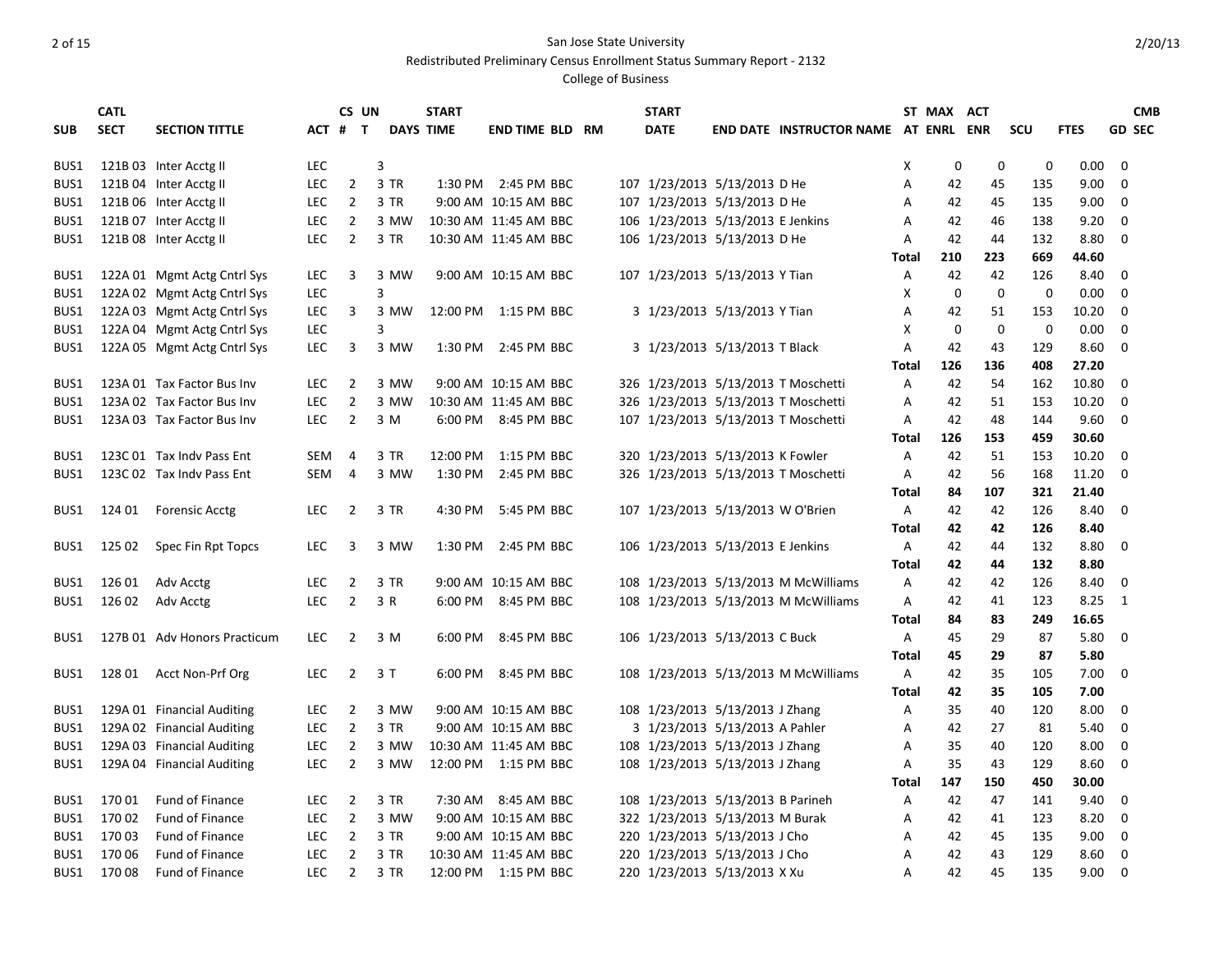Redistributed Preliminary Census Enrollment Status Summary Report - 2132

|            | <b>CATL</b> |                                 |            | CS UN          |                  | <b>START</b> |                        |  | <b>START</b>                      |                     |                                             |              | ST MAX ACT  |             |             |             |               | <b>CMB</b> |
|------------|-------------|---------------------------------|------------|----------------|------------------|--------------|------------------------|--|-----------------------------------|---------------------|---------------------------------------------|--------------|-------------|-------------|-------------|-------------|---------------|------------|
| <b>SUB</b> | <b>SECT</b> | <b>SECTION TITTLE</b>           | ACT #      | $\mathbf{T}$   | <b>DAYS TIME</b> |              | <b>END TIME BLD RM</b> |  | <b>DATE</b>                       |                     | END DATE INSTRUCTOR NAME AT ENRL ENR        |              |             |             | SCU         | <b>FTES</b> | <b>GD SEC</b> |            |
|            |             |                                 |            |                |                  |              |                        |  |                                   |                     |                                             |              |             |             |             |             |               |            |
| BUS1       | 17009       | Fund of Finance                 | <b>LEC</b> | $\overline{2}$ | 3 MW             | 1:30 PM      | 2:45 PM BBC            |  | 108 1/23/2013 5/13/2013 S Ahuja   |                     |                                             | Α            | 42          | 44          | 132         | 8.80        | 0             |            |
| BUS1       | 170 10      | Fund of Finance                 | <b>LEC</b> | $\overline{2}$ | 3 TR             | 1:30 PM      | 2:45 PM BBC            |  | 220 1/23/2013 5/13/2013 X Xu      |                     |                                             | Α            | 42          | 46          | 138         | 9.20        | $\mathbf 0$   |            |
| BUS1       | 170 11      | <b>Fund of Finance</b>          | LEC.       | $\overline{2}$ | 3 MW             | 3:00 PM      | 4:15 PM BBC            |  | 108 1/23/2013 5/13/2013 S Ahuja   |                     |                                             | Α            | 42          | 44          | 132         | 8.80        | 0             |            |
| BUS1       | 170 13      | Fund of Finance                 | <b>LEC</b> | $\overline{2}$ | 3T               |              | 6:00 PM 8:45 PM BBC    |  | 106 1/23/2013 5/13/2013 D Abbott  |                     |                                             | А            | 42          | 41          | 123         | 8.20        | 0             |            |
| BUS1       | 170 14      | Fund of Finance                 | <b>LEC</b> | $\overline{2}$ | 3 W              |              | 6:00 PM 8:45 PM BBC    |  | 106 1/23/2013 5/13/2013 D Abbott  |                     |                                             | А            | 42          | 44          | 132         | 8.80        | 0             |            |
| BUS1       | 170 15      | <b>Fund of Finance</b>          | <b>LEC</b> | $\overline{2}$ | 3 R              |              | 6:00 PM 8:45 PM BBC    |  | 106 1/23/2013 5/13/2013 E Webb    |                     |                                             | Α            | 42          | 36          | 108         | 7.20        | 0             |            |
| BUS1       | 170 16      | <b>Fund of Finance</b>          | <b>LEC</b> | $\overline{2}$ | 3 MW             |              | 10:30 AM 11:45 AM BBC  |  | 202 1/23/2013 5/13/2013 M Burak   |                     |                                             | А            | 110         | 103         | 309         | 20.60       | 0             |            |
| BUS1       | 170 17      | Fund of Finance                 | <b>LEC</b> |                | 3                |              |                        |  |                                   |                     |                                             | х            | 0           | 0           | 0           | 0.00        | 0             |            |
| BUS1       | 170 18      | <b>Fund of Finance</b>          | LEC        |                | 3                |              |                        |  |                                   |                     |                                             | X            | $\mathbf 0$ | $\mathbf 0$ | $\Omega$    | 0.00        | $\mathbf 0$   |            |
| BUS1       | 170 19      | <b>Fund of Finance</b>          | LEC        |                | 3                |              |                        |  |                                   |                     |                                             | X            | $\mathbf 0$ | $\mathbf 0$ | 0           | 0.00        | $\mathbf 0$   |            |
|            |             |                                 |            |                |                  |              |                        |  |                                   |                     |                                             | Total        | 572         | 579         | 1737        | 115.80      |               |            |
| BUS1       |             | 171A 01 Financial Instit        | <b>LEC</b> | $\overline{2}$ | 3 TR             |              | 10:30 AM 11:45 AM BBC  |  | 108 1/23/2013 5/13/2013 S Ivanov  |                     |                                             | Α            | 42          | 44          | 132         | 8.80        | 0             |            |
| BUS1       |             | 171A 02 Financial Instit        | <b>LEC</b> | $\overline{2}$ | 3 TR             |              | 12:00 PM 1:15 PM BBC   |  | 108 1/23/2013 5/13/2013 S Ivanov  |                     |                                             | Α            | 42          | 43          | 129         | 8.60        | 0             |            |
|            |             |                                 |            |                |                  |              |                        |  |                                   |                     |                                             | Total        | 84          | 87          | 261         | 17.40       |               |            |
| BUS1       |             | 171B 01 Commercial Banking      | <b>LEC</b> | $\overline{2}$ | 3 W              |              | 6:00 PM 8:45 PM BBC    |  | 108 1/23/2013 5/13/2013 S Ahuja   |                     |                                             | A            | 42          | 48          | 144         | 9.60        | 0             |            |
|            |             |                                 |            |                |                  |              |                        |  |                                   |                     |                                             | Total        | 42          | 48          | 144         | 9.60        |               |            |
| BUS1       |             | 172A 01 Investmt Analysis       | <b>LEC</b> | $\overline{2}$ | 3 MW             |              | 10:30 AM 11:45 AM BBC  |  | 107 1/23/2013 5/13/2013 M Pagani  |                     |                                             | Α            | 42          | 45          | 135         | 9.00        | 0             |            |
| BUS1       |             | 172A 02 Investmt Analysis       | LEC.       | $\overline{2}$ | 3 MW             |              | 12:00 PM 1:15 PM BBC   |  | 107 1/23/2013 5/13/2013 J Cho     |                     |                                             | Α            | 42          | 47          | 141         | 9.40        | $\mathbf 0$   |            |
|            |             |                                 |            |                |                  |              |                        |  |                                   |                     |                                             | Total        | 84          | 92          | 276         | 18.40       |               |            |
| BUS1       |             | 172B 01 Portfolio Mgmt          | <b>LEC</b> | $\overline{2}$ | 3 MW             |              | 1:30 PM 2:45 PM BBC    |  | 322 1/23/2013 5/13/2013 F Jones   |                     |                                             | Α            | 42          | 39          | 117         | 7.80        | 0             |            |
|            |             |                                 |            |                |                  |              |                        |  |                                   |                     |                                             | Total        | 42          | 39          | 117         | 7.80        |               |            |
| BUS1       |             | 172C 01 Futures and Options     | <b>LEC</b> | 2              | 3T               |              | 6:00 PM 8:45 PM BBC    |  | 220 1/23/2013 5/13/2013 J Cho     |                     |                                             | Α            | 42          | 34          | 102         | 6.80        | 0             |            |
|            |             |                                 |            |                |                  |              |                        |  |                                   |                     |                                             | Total        | 42          | 34          | 102         | 6.80        |               |            |
| BUS1       |             | 173A 01 Fin Mgt Theory Pol      | <b>LEC</b> | $\overline{2}$ | 3 TR             |              | 10:30 AM 11:45 AM BBC  |  |                                   |                     | 3 1/23/2013 5/13/2013 B Campsey             | Α            | 42          | 44          | 132         | 8.80        | 0             |            |
| BUS1       |             | 173A 02 Fin Mgt Theory Pol      | LEC        | $\overline{2}$ | 3 TR             |              | 12:00 PM 1:15 PM BBC   |  |                                   |                     | 3 1/23/2013 5/13/2013 B Campsey             | Α            | 42          | 44          | 132         | 8.80        | 0             |            |
| BUS1       |             | 173A 03 Fin Mgt Theory Pol      | LEC.       | $\overline{2}$ | 3 M              |              | 1:30 PM 4:15 PM BBC    |  | 107 1/23/2013 5/13/2013 A Reza    |                     |                                             | A            | 42          | 53          | 159         | 10.60       | $\Omega$      |            |
|            |             |                                 |            |                |                  |              |                        |  |                                   |                     |                                             | Total        | 126         | 141         | 423         | 28.20       |               |            |
| BUS1       |             | 173B 01 Prob in Fin Mgmt        | <b>LEC</b> | $\overline{2}$ | 3 W              |              | 5:30 PM 8:15 PM BBC    |  |                                   |                     | 107 1/23/2013 5/13/2013 A Vuorikoski-Bullis | A            | 42          | 42          | 126         | 8.40        | 0             |            |
|            |             |                                 |            |                |                  |              |                        |  |                                   |                     |                                             | Total        | 42          | 42          | 126         | 8.40        |               |            |
| BUS1       |             | 173C 01 Entrepreneurial Finance | <b>LEC</b> | $\overline{2}$ | 3 TR             |              | 9:00 AM 10:15 AM BBC   |  | 106 1/23/2013 5/13/2013 B Parineh |                     |                                             | A            | 42          | 51          | 153         | 10.20       | 0             |            |
|            |             |                                 |            |                |                  |              |                        |  |                                   |                     |                                             | Total        | 42          | 51          | 153         | 10.20       |               |            |
| BUS1       | 174 01      | <b>Risk Management</b>          | <b>LEC</b> |                | 3                |              |                        |  |                                   |                     |                                             | X            | 0           | $\mathbf 0$ | $\mathbf 0$ | 0.00        | 0             |            |
|            |             |                                 |            |                |                  |              |                        |  |                                   |                     |                                             | Total        | 0           | $\mathbf 0$ | $\mathbf 0$ | 0.00        |               |            |
| BUS1       | 17701       | Inter Bus Fin                   | LEC        | 2              | 3 W              | 1:30 PM      | 4:15 PM BBC            |  |                                   |                     | 107 1/23/2013 5/13/2013 A Vuorikoski-Bullis | Α            | 42          | 44          | 132         | 8.80        | 0             |            |
| BUS1       | 17702       | Inter Bus Fin                   | <b>LEC</b> | $\overline{2}$ | 3 M              | 6:00 PM      | 8:45 PM BBC            |  | 108 1/23/2013 5/13/2013 S Ahuja   |                     |                                             | Α            | 42          | 47          | 141         | 9.40        | 0             |            |
|            |             |                                 |            |                |                  |              |                        |  |                                   |                     |                                             | Total        | 84          | 91          | 273         | 18.20       |               |            |
| BUS1       |             | 180A 01 Indiv Study Acctg       | <b>SUP</b> | 36             | 1 TBA            |              |                        |  |                                   | 1/23/2013 5/13/2013 |                                             | Α            | 10          | 0           | 0           | 0.00        | 0             |            |
|            |             |                                 |            |                |                  |              |                        |  |                                   |                     |                                             | Total        | 10          | 0           | 0           | 0.00        |               |            |
| BUS1       |             | 180C 01 Indiv Study Finan       | <b>SUP</b> | - 36           | 1 TBA            |              |                        |  |                                   | 1/23/2013 5/13/2013 |                                             | Α            | 10          | $\mathbf 0$ | $\Omega$    | 0.00        | 0             |            |
|            |             |                                 |            |                |                  |              |                        |  |                                   |                     |                                             | <b>Total</b> | 10          | 0           | $\Omega$    | 0.00        |               |            |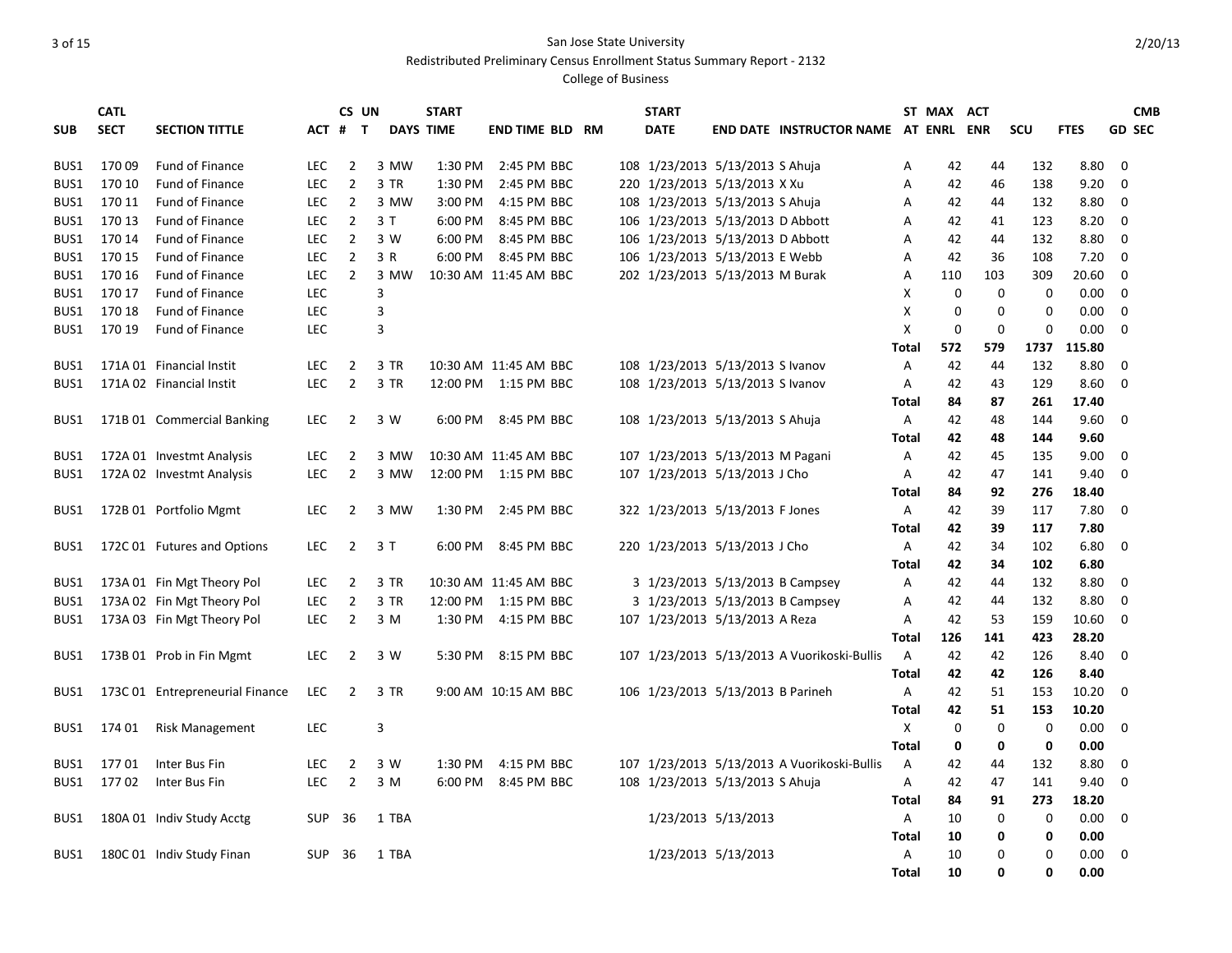Redistributed Preliminary Census Enrollment Status Summary Report - 2132

College of Business

|            | CAT<br>ᅜ    |                       |     | UN | START               |                                  | <b>START</b> |                                      | <b>MAX</b>   | AC <sub>1</sub> |     |             | <b>CMB</b>    |
|------------|-------------|-----------------------|-----|----|---------------------|----------------------------------|--------------|--------------------------------------|--------------|-----------------|-----|-------------|---------------|
| <b>SUB</b> | <b>SECT</b> | <b>SECTION TITTLE</b> | AL. |    | DAYS<br><b>TIME</b> | <b>END TIME BLD</b><br><b>RM</b> | <b>DATE</b>  | <b>END DATE</b><br>. INSTRUCTOR NAME | ENRL<br>- AT | <b>ENR</b>      | scu | <b>FTES</b> | <b>GD SEC</b> |

**Accounting & Finance Total 3254 3263 9789 652.65**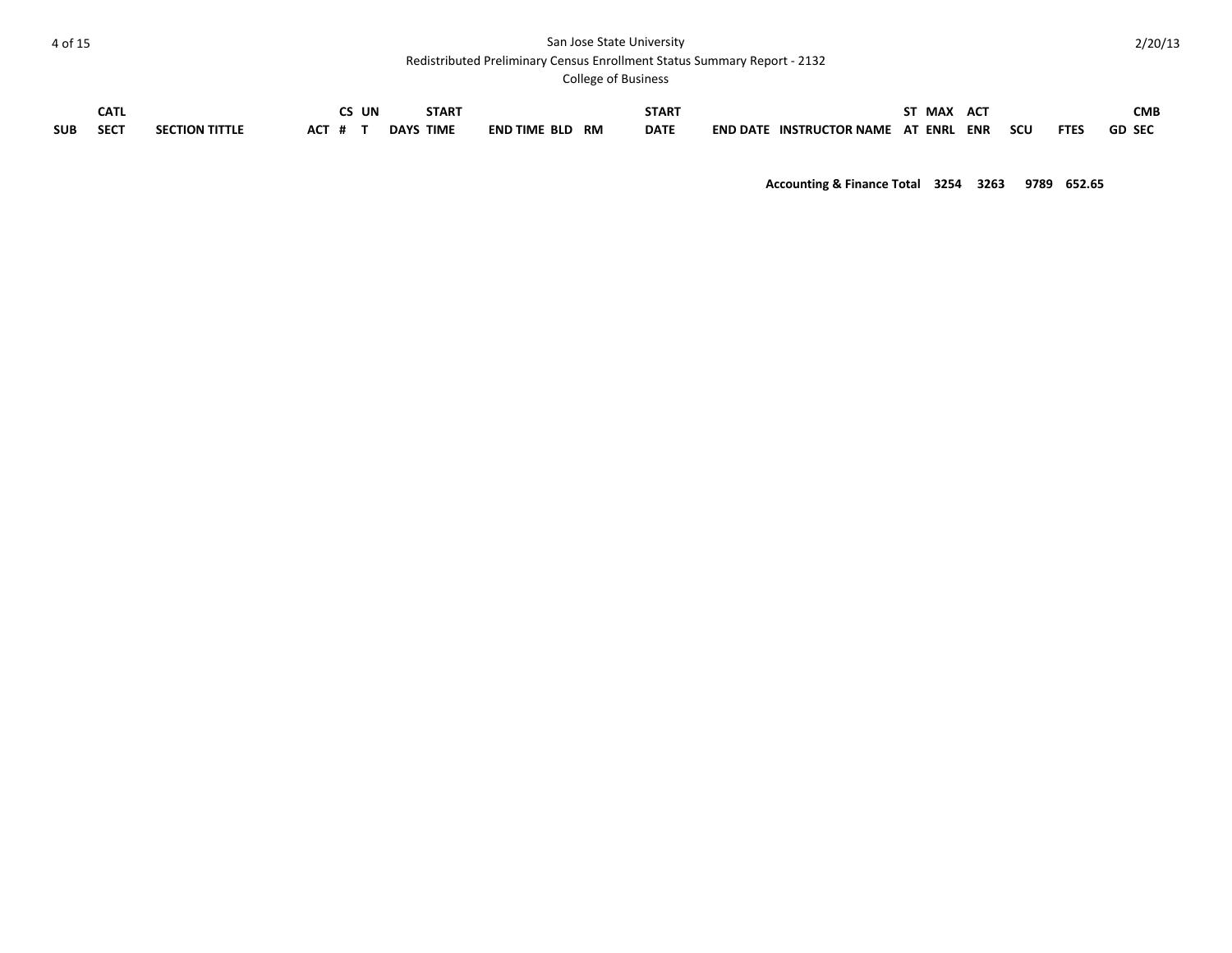#### 5 of 15 San Jose State University Redistributed Preliminary Census Enrollment Status Summary Report - 2132

College of Business

| <b>SUB</b> | <b>CATL</b><br><b>SECT</b> | <b>SECTION TITTLE</b>             | ACT #      | CS UN          | $\mathbf{T}$ | <b>START</b><br><b>DAYS TIME</b> | <b>END TIME BLD RM</b>                       |    | <b>START</b><br><b>DATE</b>      |                              | END DATE INSTRUCTOR NAME AT ENRL ENR |                   | ST MAX ACT |                | SCU       | <b>FTES</b>      |                | <b>CMB</b><br><b>GD SEC</b> |
|------------|----------------------------|-----------------------------------|------------|----------------|--------------|----------------------------------|----------------------------------------------|----|----------------------------------|------------------------------|--------------------------------------|-------------------|------------|----------------|-----------|------------------|----------------|-----------------------------|
|            |                            | <b>Business Graduate Programs</b> |            |                |              |                                  |                                              |    |                                  |                              |                                      |                   |            |                |           |                  |                |                             |
|            |                            |                                   |            |                |              |                                  |                                              |    |                                  |                              |                                      |                   |            |                |           |                  |                |                             |
| <b>BUS</b> |                            | 220101 Forensic Acctg             | <b>LEC</b> | 2              |              |                                  | 3 MTWE 7:45 AM 11:45 AM BBC                  |    | 21 4/25/2013 5/10/2013 N Feakins |                              |                                      | A                 | 40         | 27             | 81        | 6.75 27          |                |                             |
| <b>BUS</b> |                            | 220K 01 Practicum                 | <b>LEC</b> | 2              |              | 6 MTWF 7:45 AM                   | 8:35 AM BBC                                  |    | 21 1/23/2013 4/5/2013 L Ingraham |                              |                                      | Total<br>A        | 40<br>30   | 27<br>27       | 81<br>162 | 6.75<br>13.50 27 |                |                             |
|            |                            |                                   |            |                |              |                                  |                                              |    |                                  |                              |                                      | Total             | 30         | 27             | 162       | 13.50            |                |                             |
| <b>BUS</b> |                            | 220N 01 Mgmt of Org & Proj        | <b>LEC</b> | 2              |              |                                  | 3 MTWE 9:00 AM 1:00 PM BBC                   |    | 21 5/13/2013 5/29/2013 A Loomba  |                              |                                      | Α                 | 30         | 28             | 84        | 7.00 28          |                |                             |
|            |                            |                                   |            |                |              |                                  |                                              |    |                                  |                              |                                      | <b>Total</b>      | 30         | 28             | 84        | 7.00             |                |                             |
| <b>BUS</b> |                            | 220T 01 Acctg Info Sys/Tax        | LEC        | $\overline{2}$ |              |                                  | 6 MTWE 7:45 AM 11:45 AM OFF CAMPUS 1/23/2013 |    |                                  | 4/5/2013                     |                                      | Α                 | 40         | 0              | 0         | 0.00             | 0              |                             |
|            |                            |                                   |            |                |              |                                  |                                              |    |                                  |                              |                                      | Total             | 40         | 0              | 0         | 0.00             |                |                             |
| <b>BUS</b> |                            | 220X 01 Bus Anal & Val Fin        | <b>LEC</b> | $\overline{2}$ |              |                                  | 3 MTWE 7:45 AM 11:45 AM BBC                  | 21 |                                  | 4/8/2013 4/23/2013 F Jones   |                                      | Α                 | 30         | 28             | 84        | 7.00 28          |                |                             |
|            |                            |                                   |            |                |              |                                  |                                              |    |                                  |                              |                                      | <b>Total</b>      | 30         | 28             | 84        | 7.00             |                |                             |
| <b>BUS</b> | 245 01                     | <b>Svc Systems Mgmt</b>           | <b>LEC</b> | 3              | 3T           | 6:00 PM                          | 8:45 PM BBC                                  |    | 22 1/23/2013 5/13/2013 S Kwan    |                              |                                      | Α                 | 30         | 3              | 9         | 0.75             | 3              |                             |
|            |                            |                                   |            |                |              |                                  |                                              |    |                                  |                              |                                      | Total             | 30         | 3              | 9         | 0.75             |                |                             |
| <b>BUS</b> | 250 01                     | Law & Ethics                      | LEC        | $\overline{2}$ | 3 W          | 6:00 PM                          | 8:45 PM BBC                                  |    | 21 1/23/2013 5/13/2013 N Clinch  |                              |                                      | A                 | 40         | 8              | 24        | 2.00             | 8              |                             |
|            |                            |                                   |            |                |              |                                  |                                              |    |                                  |                              |                                      | Total             | 40         | 8              | 24        | 2.00             |                |                             |
| <b>BUS</b> | 260 01                     | Mgrl Dec Analysis                 | <b>LEC</b> | $\overline{2}$ | 3 R          | 6:00 PM                          | 8:45 PM BBC                                  |    | 21 1/23/2013 5/13/2013 R Murray  |                              |                                      | Α                 | 40         | 15             | 45        | 3.75 15          |                |                             |
| <b>BUS</b> | 268 01                     | Mang Across Cult                  | LEC        |                | 3            |                                  |                                              |    |                                  |                              |                                      | <b>Total</b><br>X | 40<br>0    | 15<br>0        | 45<br>0   | 3.75<br>0.00     | 0              |                             |
| <b>BUS</b> | 26802                      | Mang Across Cult                  | <b>LEC</b> | $\overline{2}$ | 3 TBA        |                                  |                                              |    |                                  | 1/23/2013 5/13/2013 J Osland |                                      | A                 | 10         | $\overline{2}$ | 6         | 0.50             | $\overline{2}$ |                             |
|            |                            |                                   |            |                |              |                                  |                                              |    |                                  |                              |                                      | Total             | 10         | $\mathbf{2}$   | 6         | 0.50             |                |                             |
| <b>BUS</b> | 270 01                     | <b>Financial Mgmt</b>             | LEC        | $\overline{2}$ | 3 M          | 6:00 PM                          | 8:45 PM BBC                                  |    | 21 1/23/2013 5/13/2013 A Reza    |                              |                                      | A                 | 40         | 9              | 27        | 2.25             | 9              |                             |
|            |                            |                                   |            |                |              |                                  |                                              |    |                                  |                              |                                      | Total             | 40         | 9              | 27        | 2.25             |                |                             |
| <b>BUS</b> | 294 01                     | Mgmt Sim Comp                     | <b>LEC</b> | $\overline{2}$ | 3 TBA        |                                  |                                              |    |                                  | 1/23/2013 5/13/2013 S Rodan  |                                      | Α                 | 20         | 1              | 3         | 0.25             | 1              |                             |
|            |                            |                                   |            |                |              |                                  |                                              |    |                                  |                              |                                      | <b>Total</b>      | 20         | $\mathbf{1}$   | 3         | 0.25             |                |                             |
| <b>BUS</b> | 298 01                     | Ind Study Prob                    | SUP        | 24             | 3 TBA        |                                  |                                              |    |                                  | 1/23/2013 5/13/2013          |                                      | Α                 | 5          | 0              | 0         | 0.00             | 0              |                             |
| <b>BUS</b> | 298 03                     | Ind Study Prob                    | SUP        | 24             | 1 TBA        |                                  |                                              |    |                                  | 1/23/2013 5/13/2013          |                                      | A                 | 1          | $\Omega$       | 0         | 0.00             | 0              |                             |
|            |                            |                                   |            |                |              |                                  |                                              |    |                                  |                              |                                      | Total             | 6          | 0              | 0         | 0.00             |                |                             |
| <b>BUS</b> | 298101                     | Applied Internship                | SUP        | 48             | 1 TBA        |                                  |                                              |    |                                  | 1/23/2013 5/13/2013          |                                      | А                 | 5          | 0              | 0         | 0.00             | 0              |                             |
|            |                            |                                   |            |                |              |                                  |                                              |    |                                  |                              |                                      | Total             | 5          | 0              | 0         | 0.00             |                |                             |

**Business Graduate Programs Total 361 148 525 43.75**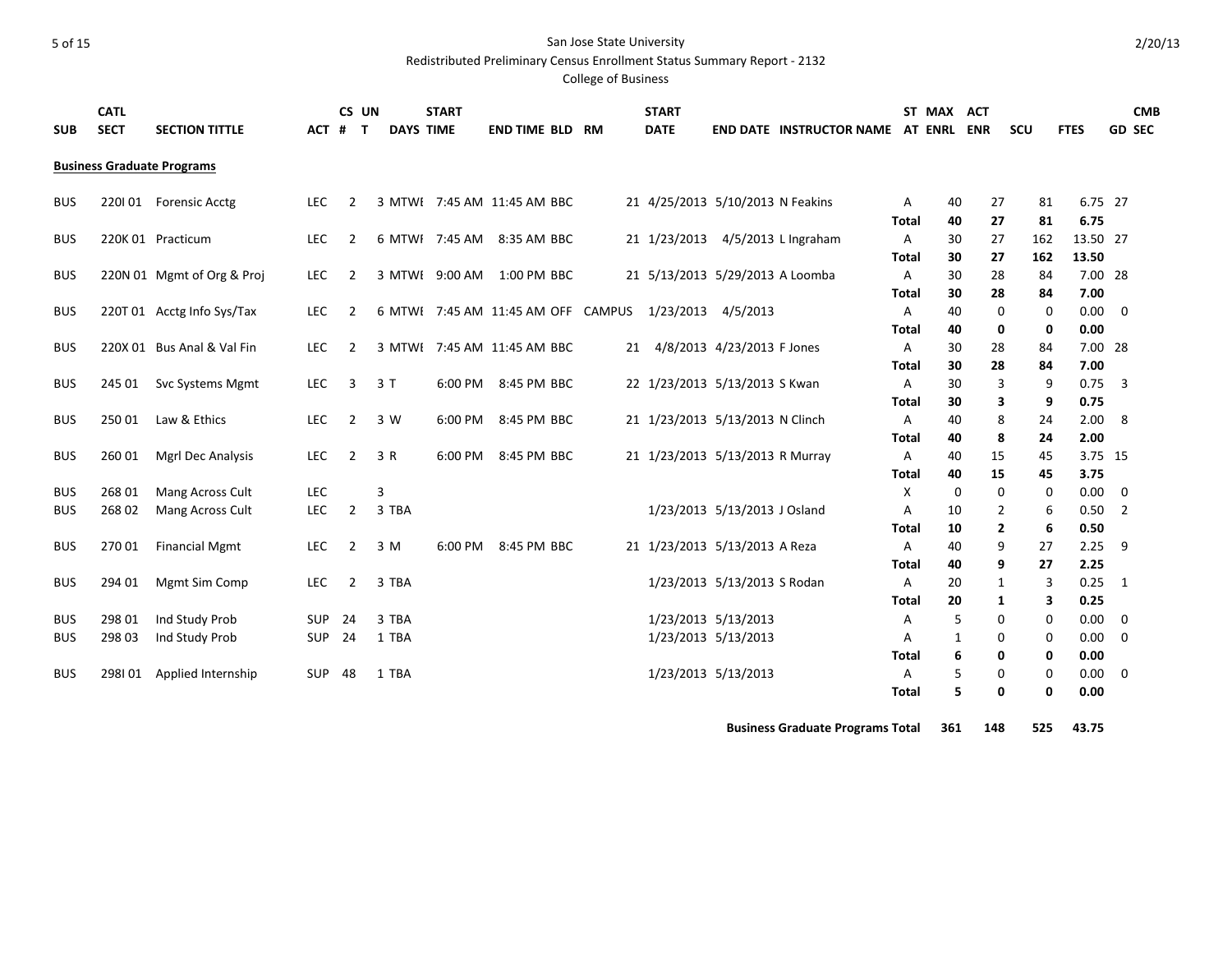Redistributed Preliminary Census Enrollment Status Summary Report - 2132

|            | <b>CATL</b> |                                      |            | CS UN          |       | <b>START</b>     |                        |  | <b>START</b>                       |                               |                                             |              | ST MAX ACT |           |             |               |                | <b>CMB</b>    |
|------------|-------------|--------------------------------------|------------|----------------|-------|------------------|------------------------|--|------------------------------------|-------------------------------|---------------------------------------------|--------------|------------|-----------|-------------|---------------|----------------|---------------|
| <b>SUB</b> | <b>SECT</b> | <b>SECTION TITTLE</b>                | ACT #      | $\mathbf{T}$   |       | <b>DAYS TIME</b> | <b>END TIME BLD RM</b> |  | <b>DATE</b>                        |                               | <b>END DATE INSTRUCTOR NAME AT ENRL ENR</b> |              |            |           | scu         | <b>FTES</b>   |                | <b>GD SEC</b> |
|            |             |                                      |            |                |       |                  |                        |  |                                    |                               |                                             |              |            |           |             |               |                |               |
|            |             | <b>Organization &amp; Management</b> |            |                |       |                  |                        |  |                                    |                               |                                             |              |            |           |             |               |                |               |
| BUS3       | 1001        | <b>Discover Business</b>             | <b>LEC</b> | $\overline{2}$ | 3 TR  | 7:30 AM          | 8:45 AM BBC            |  | 226 1/23/2013 5/13/2013 R Kepple   |                               |                                             | Α            | 40         | 39        | 117         | 7.80          | $\overline{0}$ |               |
| BUS3       | 10 02       | <b>Discover Business</b>             | <b>LEC</b> |                |       | 6:00 PM          | 8:45 PM BBC            |  |                                    |                               |                                             | A            |            | 44        | 132         | 8.80          | 0              |               |
|            |             |                                      |            | $\overline{2}$ | 3 W   |                  |                        |  | 222 1/23/2013 5/13/2013 R Blitzer  |                               |                                             |              | 40         |           |             |               |                |               |
| BUS3       | 1003        | <b>Discover Business</b>             | <b>LEC</b> | $\overline{2}$ | 3 MW  |                  | 12:00 PM 1:15 PM BBC   |  | 21 1/23/2013 5/13/2013 D Gilliss   |                               |                                             | Α            | 40         | 39        | 117         | 7.80          | $\mathbf 0$    |               |
| BUS3       | 1201        | <b>Money Matters</b>                 | SEM        | 5              | 3 M   | 3:00 PM          | 4:15 PM BBC            |  | 3 1/23/2013 5/13/2013 R Okumoto    |                               |                                             | Total<br>Α   | 120<br>40  | 122<br>43 | 366<br>64.5 | 24.40<br>8.60 | 0              |               |
| BUS3       | 1202        | <b>Money Matters</b>                 | <b>LEC</b> | 1              | 0 TBA |                  |                        |  |                                    |                               | 1/23/2013 5/13/2013 R Okumoto               | A            | 45         | 43        | 64.5        | 0.00          | 0              |               |
| BUS3       | 12 03       |                                      | SEM        | 5              | 3 W   | 3:00 PM          | 4:15 PM BBC            |  |                                    |                               |                                             | A            | 40         | 44        | 66          | 8.80          | $\mathbf 0$    |               |
| BUS3       |             | <b>Money Matters</b>                 |            | $\mathbf{1}$   |       |                  |                        |  | 3 1/23/2013 5/13/2013 R Blitzer    |                               |                                             |              | 45         | 44        | 66          | 0.00          | $\mathbf 0$    |               |
|            | 1204        | <b>Money Matters</b>                 | LEC        |                | 0 TBA |                  |                        |  |                                    | 1/23/2013 5/13/2013 R Blitzer |                                             | Α            |            |           |             |               |                |               |
|            |             |                                      |            |                |       |                  |                        |  |                                    |                               |                                             | Total        | 170        | 174       | 261         | 17.40         |                |               |
| BUS3       | 16 01       | Intro Lrdshp & Innov                 | <b>LEC</b> | $\overline{2}$ | 3 R   |                  | 6:00 PM 8:45 PM BBC    |  | 326 1/23/2013 5/13/2013 R Pollard  |                               |                                             | Α            | 40         | 26        | 78          | 5.20          | $\mathbf 0$    |               |
|            |             |                                      |            |                |       |                  |                        |  |                                    |                               |                                             | Total        | 40         | 26        | 78          | 5.20          |                |               |
| BUS3       | 8001        | Legal Environment of Bus LEC         |            | 3              | 3 MW  |                  | 9:00 AM 10:15 AM BBC   |  | 202 1/23/2013 5/13/2013 N Clinch   |                               |                                             | A            | 90         | 98        | 294         | 19.60         | $\Omega$       |               |
| BUS3       | 80 02       | Legal Environment of Bus LEC         |            | 3              | 3 TR  |                  | 3:00 PM 4:15 PM BBC    |  | 104 1/23/2013 5/13/2013 J Dworak   |                               |                                             | Α            | 40         | 51        | 153         | 10.20         | 0              |               |
| BUS3       | 80 03       | Legal Environment of Bus LEC         |            | 3              | 3 F   |                  | 9:30 AM 12:15 PM BBC   |  | 104 1/23/2013 5/13/2013 J Dworak   |                               |                                             | A            | 40         | 42        | 126         | 8.40          | $\mathbf 0$    |               |
| BUS3       | 80 04       | Legal Environment of Bus LEC         |            | 3              | 3 MW  | 7:30 AM          | 8:45 AM BBC            |  | 104 1/23/2013 5/13/2013 N Clinch   |                               |                                             | Α            | 40         | 45        | 135         | 9.00          | 0              |               |
| BUS3       | 80 05       | Legal Environment of Bus LEC         |            | 3              | 3 M   | 6:00 PM          | 8:45 PM BBC            |  | 104 1/23/2013 5/13/2013 A Casey    |                               |                                             | A            | 40         | 43        | 129         | 8.60          | 0              |               |
| BUS3       | 8006        | Legal Environment of Bus LEC         |            | 3              | 3 R   | 6:00 PM          | 8:45 PM BBC            |  | 104 1/23/2013 5/13/2013 J Dworak   |                               |                                             | A            | 40         | 46        | 138         | 9.20          | $\Omega$       |               |
|            |             |                                      |            |                |       |                  |                        |  |                                    |                               |                                             | Total        | 290        | 325       | 975         | 65.00         |                |               |
| BUS3       | 140 01      | Fund of Oper Mgmt                    | <b>LEC</b> | $\overline{2}$ | 3 TR  | 12:00 PM         | 1:15 PM BBC            |  | 104 1/23/2013 5/13/2013 D Gilliss  |                               |                                             | A            | 40         | 46        | 138         | 9.20          | $\Omega$       |               |
| BUS3       | 140 02      | Fund of Oper Mgmt                    | <b>LEC</b> | $\overline{2}$ | 3 W   | 6:00 PM          | 8:45 PM BBC            |  | 104 1/23/2013 5/13/2013 M Zhou     |                               |                                             | Α            | 40         | 40        | 120         | 8.00          | 0              |               |
| BUS3       | 140 03      | Fund of Oper Mgmt                    | <b>LEC</b> | $\overline{2}$ | 3 M   | 6:00 PM          | 8:45 PM BBC            |  | 220 1/23/2013 5/13/2013 S Zhou     |                               |                                             | A            | 40         | 41        | 123         | 8.20          | $\mathbf 0$    |               |
| BUS3       | 14004       | Fund of Oper Mgmt                    | <b>LEC</b> | $\overline{2}$ | 3 TR  |                  | 9:00 AM 10:15 AM BBC   |  | 320 1/23/2013 5/13/2013 J Marino   |                               |                                             | Α            | 40         | 42        | 126         | 8.40          | $\mathbf 0$    |               |
| BUS3       | 140 05      | Fund of Oper Mgmt                    | LEC        | $\overline{2}$ | 3 MW  |                  | 9:00 AM 10:15 AM BBC   |  | 220 1/23/2013 5/13/2013 D Bentley  |                               |                                             | A            | 40         | 41        | 123         | 8.20          | $\mathbf 0$    |               |
| BUS3       | 140 06      | Fund of Oper Mgmt                    | LEC        | $\overline{2}$ | 3 MW  |                  | 7:30 AM 8:45 AM BBC    |  | 220 1/23/2013 5/13/2013 D Bentley  |                               |                                             | A            | 40         | 35        | 105         | 7.00          | $\mathbf 0$    |               |
| BUS3       | 140 07      | Fund of Oper Mgmt                    | <b>LEC</b> | $\overline{2}$ | 3 TBA |                  |                        |  |                                    | 1/23/2013 5/13/2013 A Loomba  |                                             | Α            | 40         | 40        | 120         | 8.10          | 2              |               |
| BUS3       | 140 08      | Fund of Oper Mgmt                    | <b>LEC</b> | $\overline{2}$ | 3 TBA |                  |                        |  |                                    | 1/23/2013 5/13/2013 A Loomba  |                                             | Α            | 40         | 40        | 120         | 8.00          | $\mathbf 0$    |               |
| BUS3       | 14009       | Fund of Oper Mgmt                    | LEC.       | $\overline{2}$ | 3 MW  |                  | 10:30 AM 11:45 AM BBC  |  | 204 1/23/2013 5/13/2013 R Kepple   |                               |                                             | Α            | 90         | 93        | 279         | 18.60         | 0              |               |
| BUS3       | 140 10      | Fund of Oper Mgmt                    | <b>LEC</b> | $\overline{2}$ | 3 TR  |                  | 10:30 AM 11:45 AM BBC  |  | 320 1/23/2013 5/13/2013 J Marino   |                               |                                             | A            | 40         | 42        | 126         | 8.40          | $\mathbf 0$    |               |
| BUS3       | 140 11      | Fund of Oper Mgmt                    | <b>LEC</b> | 2              | 3 W   |                  | 6:00 PM 8:45 PM BBC    |  | 220 1/23/2013 5/13/2013 S Zhou     |                               |                                             | A            | 40         | 40        | 120         | 8.00          | $\mathbf 0$    |               |
| BUS3       | 140 12      | Fund of Oper Mgmt                    | <b>LEC</b> | $\overline{2}$ | 3 TR  | 1:30 PM          | 2:45 PM BBC            |  | 104 1/23/2013 5/13/2013 D Gilliss  |                               |                                             | Α            | 40         | 45        | 135         | 9.00          | $\mathbf 0$    |               |
| BUS3       | 140 13      | Fund of Oper Mgmt                    | <b>LEC</b> | $\overline{2}$ | 3 MW  | 3:00 PM          | 4:15 PM BBC            |  | 104 1/23/2013 5/13/2013 D Gilliss  |                               |                                             | A            | 40         | 43        | 129         | 8.60          | $\mathbf 0$    |               |
| BUS3       | 140 14      | Fund of Oper Mgmt                    | <b>LEC</b> | $\overline{2}$ | 3 R   | 3:00 PM          | 5:45 PM BBC            |  | 108 1/23/2013 5/13/2013 R Salstrom |                               |                                             | A            | 40         | 39        | 117         | 7.80          | $\mathbf 0$    |               |
|            |             |                                      |            |                |       |                  |                        |  |                                    |                               |                                             | Total        | 610        | 627       | 1881        | 125.50        |                |               |
| BUS3       | 14101       | <b>Materials Mgt</b>                 | <b>LEC</b> | 2              | 3 TR  | 7:30 AM          | 8:45 AM BBC            |  | 320 1/23/2013 5/13/2013 J Marino   |                               |                                             | A            | 40         | 44        | 132         | 8.80          | $\Omega$       |               |
|            |             |                                      |            |                |       |                  |                        |  |                                    |                               |                                             | <b>Total</b> | 40         | 44        | 132         | 8.80          |                |               |
| BUS3       | 142 01      | <b>Total Quality Mgmt</b>            | LEC        | 2              | 3 MW  | 7:30 AM          | 8:45 AM BBC            |  | 226 1/23/2013 5/13/2013 J Marino   |                               |                                             | Α            | 40         | 47        | 141         | 9.40          | $\Omega$       |               |
|            |             |                                      |            |                |       |                  |                        |  |                                    |                               |                                             | Total        | 40         | 47        | 141         | 9.40          |                |               |
| BUS3       | 144 01      | <b>Supply Chain Mgmt</b>             | <b>LEC</b> | $\overline{2}$ | 3 M   |                  | 6:00 PM 8:45 PM BBC    |  | 3 1/23/2013 5/13/2013 M Zhou       |                               |                                             | Α            | 40         | 37        | 111         | 7.45          | $\overline{1}$ |               |
|            |             |                                      |            |                |       |                  |                        |  |                                    |                               |                                             |              |            |           |             |               |                |               |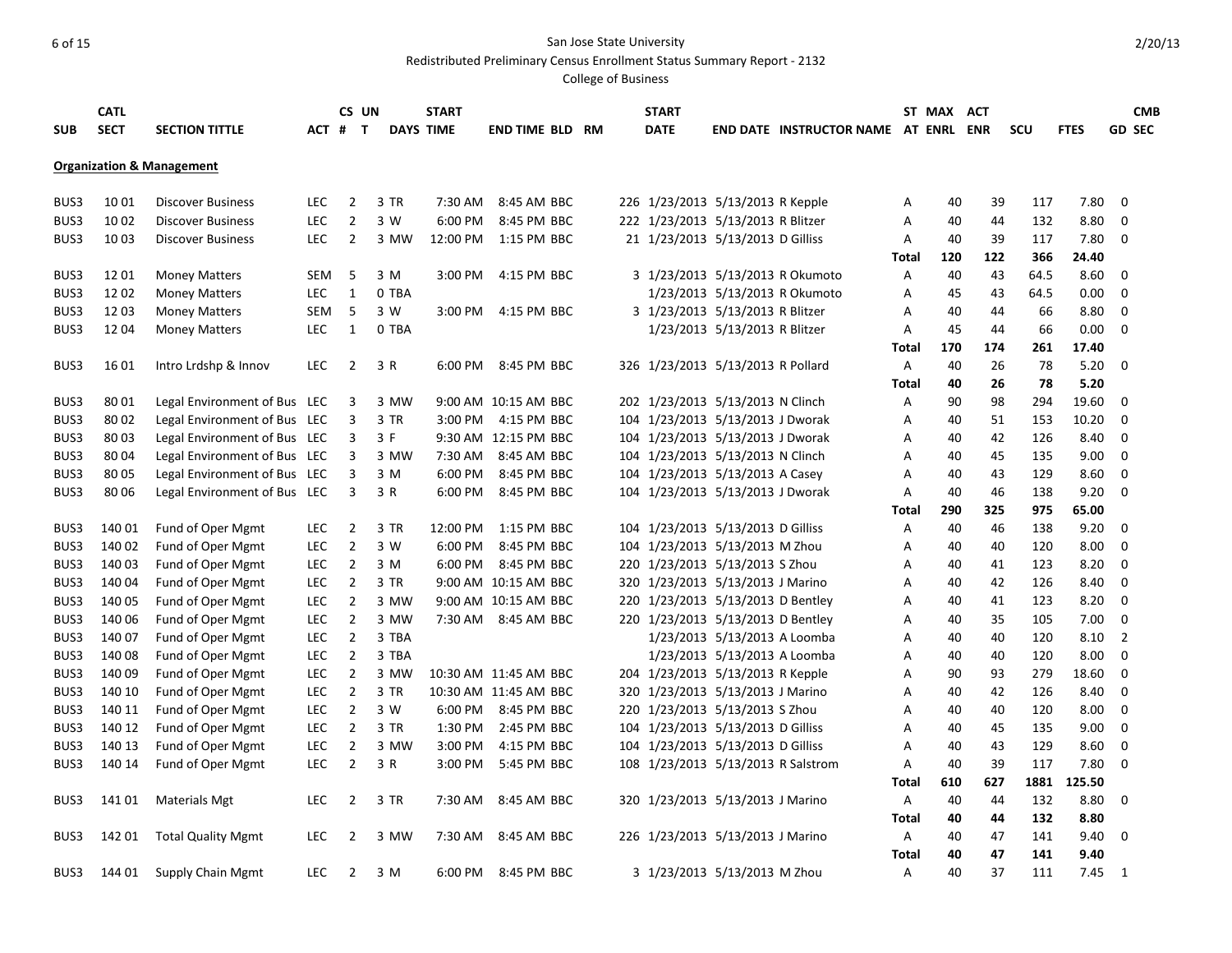Redistributed Preliminary Census Enrollment Status Summary Report - 2132

|             | <b>CATL</b> |                               |            | CS UN          |       | <b>START</b>     |                        |  | <b>START</b>                       |                               |                                      |              | ST MAX ACT  |                |              |             |                | <b>CMB</b>    |  |
|-------------|-------------|-------------------------------|------------|----------------|-------|------------------|------------------------|--|------------------------------------|-------------------------------|--------------------------------------|--------------|-------------|----------------|--------------|-------------|----------------|---------------|--|
| <b>SUB</b>  | <b>SECT</b> | <b>SECTION TITTLE</b>         | ACT #      | $\mathbf{T}$   |       | <b>DAYS TIME</b> | <b>END TIME BLD RM</b> |  | <b>DATE</b>                        |                               | END DATE INSTRUCTOR NAME AT ENRL ENR |              |             |                | scu          | <b>FTES</b> |                | <b>GD SEC</b> |  |
| BUS3        | 144 02      | <b>Supply Chain Mgmt</b>      | <b>LEC</b> | $\overline{2}$ | 3 MW  | 1:30 PM          | 2:45 PM BBC            |  | 21 1/23/2013 5/13/2013 M Zhou      |                               |                                      | Α            | 40          | 39             | 117          | 7.80        | $\mathbf 0$    |               |  |
|             |             |                               |            |                |       |                  |                        |  |                                    |                               |                                      | <b>Total</b> | 80          | 76             | 228          | 15.25       |                |               |  |
| BUS3        | 146 01      | <b>Project Management</b>     | <b>LEC</b> | $\overline{2}$ | 3 R   | 6:00 PM          | 8:45 PM BBC            |  | 102 1/23/2013 5/13/2013 L Gee      |                               |                                      | Α            | 40          | 47             | 141          | 9.45        | 1              |               |  |
|             |             |                               |            |                |       |                  |                        |  |                                    |                               |                                      | Total        | 40          | 47             | 141          | 9.45        |                |               |  |
| BUS3        | 14701       | Servic Oper Mgmt              | <b>LEC</b> | $\overline{2}$ | 3 MW  | 1:30 PM          | 2:45 PM BBC            |  | 220 1/23/2013 5/13/2013 S Zhou     |                               |                                      | Α            | 40          | 42             | 126          | 8.40        | 0 <sup>C</sup> |               |  |
| <b>HRTM</b> | 14701       | Servic Oper Mgmt              | <b>LEC</b> | $\overline{2}$ | 3 MW  | 1:30 PM          | 2:45 PM BBC            |  | 220 1/23/2013 5/13/2013 S Zhou     |                               |                                      | A            | $\mathbf 0$ | $\overline{0}$ | $\mathbf{0}$ | 0.00        | 0 <sup>C</sup> |               |  |
|             |             |                               |            |                |       |                  |                        |  |                                    |                               |                                      | Total        | 40          | 42             | 126          | 8.40        |                |               |  |
| BUS3        | 149 01      | Negotn & Cnflct Resoltn       | <b>LEC</b> | $\overline{2}$ | 3 F   |                  | 9:30 AM 12:15 PM BBC   |  | 103 1/23/2013 5/13/2013 K Bryant   |                               |                                      | Α            | 40          | 45             | 135          | 9.00        | $\mathbf 0$    |               |  |
|             |             |                               |            |                |       |                  |                        |  |                                    |                               |                                      | Total        | 40          | 45             | 135          | 9.00        |                |               |  |
| BUS3        | 15001       | Fund of HR Mgmt               | <b>LEC</b> | $\overline{2}$ | 3 TR  |                  | 9:00 AM 10:15 AM BBC   |  | 326 1/23/2013 5/13/2013 M Virick   |                               |                                      | Α            | 40          | 42             | 126          | 8.40        | $\mathbf 0$    |               |  |
| BUS3        | 15002       | Fund of HR Mgmt               | <b>LEC</b> | $\overline{2}$ | 3 TR  |                  | 10:30 AM 11:45 AM BBC  |  | 326 1/23/2013 5/13/2013 M Virick   |                               |                                      | Α            | 40          | 45             | 135          | 9.00        | $\mathbf 0$    |               |  |
| BUS3        | 15003       | Fund of HR Mgmt               | LEC        | $\overline{2}$ | 3 M   |                  | 6:00 PM 8:45 PM BBC    |  |                                    |                               | 323 1/23/2013 5/13/2013 R Partridge  | Α            | 40          | 44             | 132          | 8.85        | 1              |               |  |
|             |             |                               |            |                |       |                  |                        |  |                                    |                               |                                      | Total        | 120         | 131            | 393          | 26.25       |                |               |  |
| BUS3        | 15101       | <b>Labor Relations</b>        | <b>LEC</b> | $\overline{2}$ | 3 MW  | 12:00 PM         | 1:15 PM BBC            |  |                                    |                               | 326 1/23/2013 5/13/2013 R Partridge  | Α            | 40          | 41             | 123          | 8.20        | $\mathbf 0$    |               |  |
|             |             |                               |            |                |       |                  |                        |  |                                    |                               |                                      | Total        | 40          | 41             | 123          | 8.20        |                |               |  |
| BUS3        | 153 01      | Mgmt of Diversity             | <b>LEC</b> | $\overline{2}$ | 3 MW  | 3:00 PM          | 4:15 PM BBC            |  |                                    |                               | 220 1/23/2013 5/13/2013 R Partridge  | Α            | 40          | 30             | 90           | 6.00        | 0              |               |  |
|             |             |                               |            |                |       |                  |                        |  |                                    |                               |                                      | Total        | 40          | 30             | 90           | 6.00        |                |               |  |
| BUS3        | 154 01      | Wkfrce Plan Staff & Train LEC |            | $\overline{2}$ | 3 TR  | 12:00 PM         | 1:15 PM BBC            |  | 326 1/23/2013 5/13/2013 M Virick   |                               |                                      | Α            | 40          | 39             | 117          | 7.80        | 0              |               |  |
|             |             |                               |            |                |       |                  |                        |  |                                    |                               |                                      | Total        | 40          | 39             | 117          | 7.80        |                |               |  |
| BUS3        | 15701       | Legal Issues in Hrm           | <b>LEC</b> | $\overline{2}$ | 3 W   | 6:00 PM          | 8:45 PM BBC            |  | 3 1/23/2013 5/13/2013 S Malos      |                               |                                      | Α            | 40          | 39             | 117          | 7.80        | $\Omega$       |               |  |
|             |             |                               |            |                |       |                  |                        |  |                                    |                               |                                      | Total        | 40          | 39             | 117          | 7.80        |                |               |  |
| BUS3        | 15801       | Compensatn & Rewd Sys LEC     |            | $\overline{2}$ | 3 R   | 3:00 PM          | 5:45 PM BBC            |  | 102 1/23/2013 5/13/2013 T Brown    |                               |                                      | Α            | 40          | 42             | 126          | 8.55        | 3              |               |  |
|             |             |                               |            |                |       |                  |                        |  |                                    |                               |                                      | Total        | 40          | 42             | 126          | 8.55        |                |               |  |
| BUS3        | 159 01      | Senior Sem in HRM             | <b>SEM</b> | 5              | 3 R   | 6:00 PM          | 8:45 PM BBC            |  | 3 1/23/2013 5/13/2013 S Malos      |                               |                                      | Α            | 40          | 41             | 123          | 8.20        | 0              |               |  |
|             |             |                               |            |                |       |                  |                        |  |                                    |                               |                                      | <b>Total</b> | 40          | 41             | 123          | 8.20        |                |               |  |
| BUS3        | 16001       | Fund Mgmt & Org Beh           | <b>LEC</b> | $\overline{2}$ | 3 TR  | 7:30 AM          | 8:45 AM BBC            |  | 202 1/23/2013 5/13/2013 S Francis  |                               |                                      | Α            | 90          | 88             | 264          | 17.60       | 0              |               |  |
| BUS3        | 160 02      | Fund Mgmt & Org Beh           | <b>LEC</b> | $\overline{2}$ | 3 M   | 6:00 PM          | 8:45 PM BBC            |  | 222 1/23/2013 5/13/2013 P Wells    |                               |                                      | А            | 40          | 41             | 123          | 8.20        | $\mathbf 0$    |               |  |
| BUS3        | 160 03      | Fund Mgmt & Org Beh           | <b>LEC</b> | $\overline{2}$ | 3 MW  | 12:00 PM         | 1:15 PM BBC            |  | 205 1/23/2013 5/13/2013 D Hover    |                               |                                      | А            | 45          | 44             | 132          | 8.80        | $\mathbf 0$    |               |  |
| BUS3        | 16004       | Fund Mgmt & Org Beh           | <b>LEC</b> | $\overline{2}$ | 3 TBA |                  |                        |  |                                    | 1/23/2013 5/13/2013 A Osland  |                                      | A            | 40          | 40             | 120          | 8.00        | 0              |               |  |
| BUS3        | 160 05      | Fund Mgmt & Org Beh           | <b>LEC</b> | $\overline{2}$ | 3 TBA |                  |                        |  |                                    | 1/23/2013 5/13/2013 A Osland  |                                      | Α            | 40          | 37             | 111          | 7.45        | 1              |               |  |
| BUS3        | 160 06      | Fund Mgmt & Org Beh           | LEC        | $\overline{2}$ | 3 TBA |                  |                        |  |                                    | 1/23/2013 5/13/2013 A Osland  |                                      | А            | 40          | 38             | 114          | 7.60        | $\mathbf 0$    |               |  |
| BUS3        | 160 07      | Fund Mgmt & Org Beh           | <b>LEC</b> | $\overline{2}$ | 3 TR  | 1:30 PM          | 2:45 PM BBC            |  |                                    |                               | 324 1/23/2013 5/13/2013 H Boschken   | A            | 40          | 34             | 102          | 6.80        | $\mathbf 0$    |               |  |
| BUS3        | 16008       | Fund Mgmt & Org Beh           | <b>LEC</b> | $\overline{2}$ | 3 MW  |                  | 10:30 AM 11:45 AM BBC  |  | 226 1/23/2013 5/13/2013 R Roman    |                               |                                      | А            | 40          | 43             | 129          | 8.60        | 0              |               |  |
| BUS3        | 16009       | Fund Mgmt & Org Beh           | <b>LEC</b> | $\overline{2}$ | 3 W   | 6:00 PM          | 8:45 PM BBC            |  | 326 1/23/2013 5/13/2013 P Wells    |                               |                                      | A            | 40          | 40             | 120          | 8.00        | $\mathbf 0$    |               |  |
| BUS3        | 160 10      | Fund Mgmt & Org Beh           | <b>LEC</b> | $\overline{2}$ | 3 TR  | 12:00 PM         | 1:15 PM BBC            |  | 226 1/23/2013 5/13/2013 N Da Silva |                               |                                      | A            | 40          | 44             | 132          | 8.80        | $\mathbf 0$    |               |  |
| BUS3        | 160 11      | Fund Mgmt & Org Beh           | LEC        | $\overline{2}$ | 3T    | 6:00 PM          | 8:45 PM BBC            |  | 226 1/23/2013 5/13/2013 P Wells    |                               |                                      | A            | 40          | 43             | 129          | 8.60        | 0              |               |  |
| BUS3        | 160 12      | Fund Mgmt & Org Beh           | <b>LEC</b> | $\overline{2}$ | 3 TBA |                  |                        |  |                                    | 1/23/2013 5/13/2013 C Johnson |                                      | A            | 40          | 39             | 117          | 7.80        | $\mathbf 0$    |               |  |
|             |             |                               |            |                |       |                  |                        |  |                                    |                               |                                      | Total        | 535         | 531            | 1593         | 106.25      |                |               |  |
| BUS3        |             | 161A 01 Applied Org Behavr    | <b>SEM</b> | 5              | 3 TR  |                  | 10:30 AM 11:45 AM BBC  |  | 226 1/23/2013 5/13/2013 N Da Silva |                               |                                      | Α            | 40          | 37             | 111          | 7.40        | $\mathbf 0$    |               |  |
| BUS3        |             | 161A 02 Applied Org Behavr    | SEM        | 5              | 3 TR  |                  | 9:00 AM 10:15 AM BBC   |  | 226 1/23/2013 5/13/2013 N Da Silva |                               |                                      | Α            | 40          | 26             | 78           | 5.20        | $\mathbf 0$    |               |  |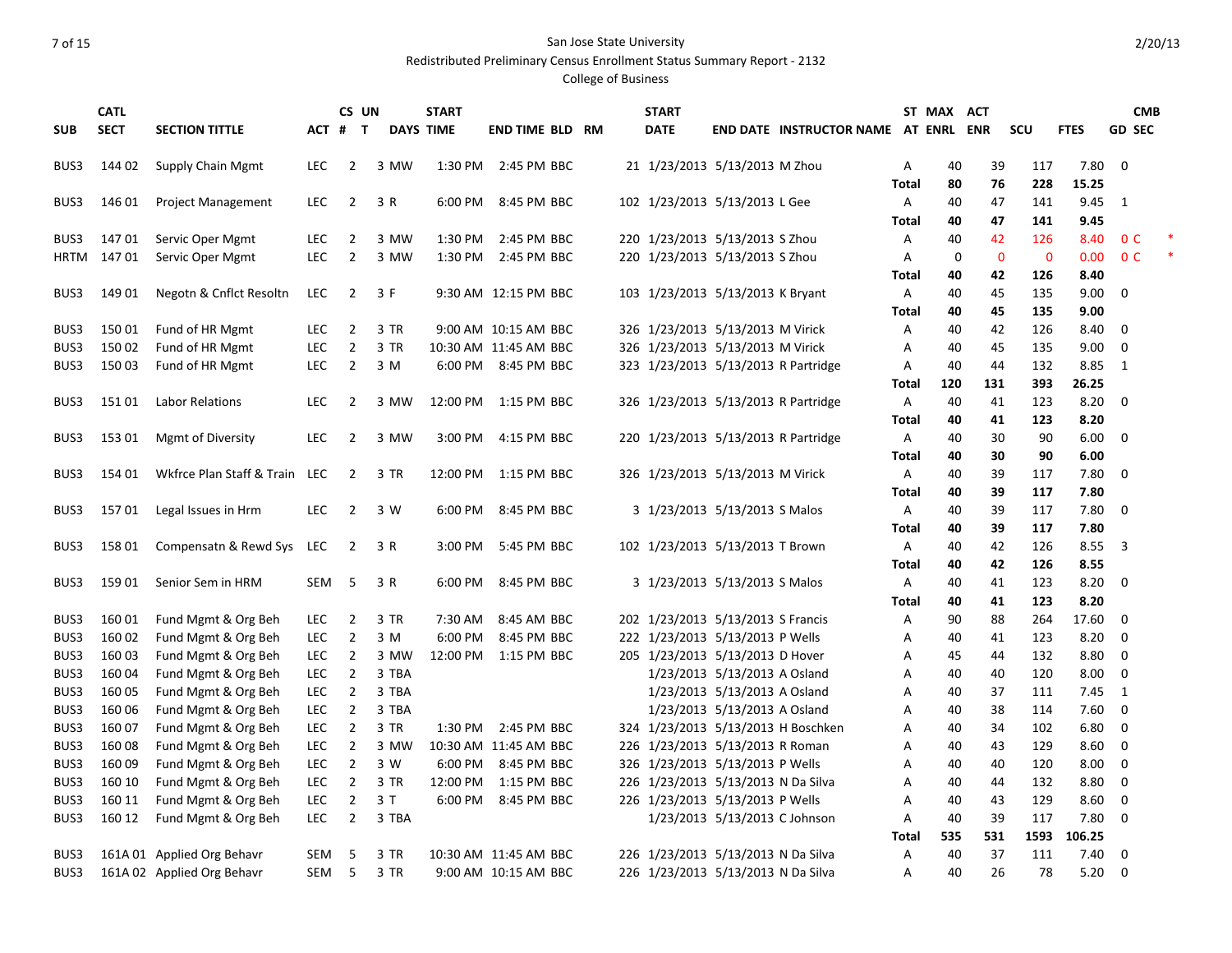#### 8 of 15 San Jose State University Redistributed Preliminary Census Enrollment Status Summary Report - 2132

|            | <b>CATL</b>   |                                       |            | CS UN          |       | <b>START</b>     |                        |  | <b>START</b> |                                   |                                             |       | ST MAX ACT  |             |            |             |               | <b>CMB</b> |
|------------|---------------|---------------------------------------|------------|----------------|-------|------------------|------------------------|--|--------------|-----------------------------------|---------------------------------------------|-------|-------------|-------------|------------|-------------|---------------|------------|
| <b>SUB</b> | <b>SECT</b>   | <b>SECTION TITTLE</b>                 | ACT #      | $\mathbf{T}$   |       | <b>DAYS TIME</b> | <b>END TIME BLD RM</b> |  | <b>DATE</b>  |                                   | <b>END DATE INSTRUCTOR NAME AT ENRL ENR</b> |       |             |             | <b>SCU</b> | <b>FTES</b> | <b>GD SEC</b> |            |
| BUS3       |               | 161A 03 Applied Org Behavr            | SEM        | - 5            | 3T    |                  | 6:00 PM 8:45 PM BBC    |  |              | 323 1/23/2013 5/13/2013 R Pollard |                                             | Α     | 40          | 31          | 93         | 6.25        | 1             |            |
|            |               |                                       |            |                |       |                  |                        |  |              |                                   |                                             | Total | 120         | 94          | 282        | 18.85       |               |            |
| BUS3       |               | 161B 01 Org Theory, Design & Chan LEC |            | 2              | 3 R   | 6:00 PM          | 8:45 PM BBC            |  |              | 226 1/23/2013 5/13/2013 C Spell   |                                             | Α     | 40          | 38          | 114        | 7.60        | 0             |            |
| BUS3       |               | 161B 02 Org Theory, Design & Chan LEC |            | 2              | 3 TR  | 3:00 PM          | 4:15 PM BBC            |  |              | 226 1/23/2013 5/13/2013 C Spell   |                                             | Α     | 40          | 40          | 120        | 8.00        | 0             |            |
| BUS3       |               | 161B 03 Org Theory, Design & Chan LEC |            | $\overline{2}$ | 3 MW  |                  | 12:00 PM 1:15 PM BBC   |  |              | 105 1/23/2013 5/13/2013 C Phipps  |                                             | Α     | 40          | 41          | 123        | 8.20        | $\Omega$      |            |
|            |               |                                       |            |                |       |                  |                        |  |              |                                   |                                             | Total | 120         | 119         | 357        | 23.80       |               |            |
| BUS3       | 162 01        | Intl & Compar Mgmt                    | <b>LEC</b> | $\overline{2}$ | 3 MW  |                  | 10:30 AM 11:45 AM BBC  |  |              |                                   | 104 1/23/2013 5/13/2013   Lescent-Giles     | Α     | 40          | 44          | 132        | 8.80        | 0             |            |
| BUS3       | 162 02        | Intl & Compar Mgmt                    | LEC        | $\overline{2}$ | 3 R   |                  | 6:00 PM 8:45 PM BBC    |  |              |                                   | 222 1/23/2013 5/13/2013 W Van Hooff         | Α     | 40          | 30          | 90         | 6.00        | 0             |            |
| BUS3       | 162 03        | Intl & Compar Mgmt                    | LEC        | 2              | 3 W   |                  | 3:00 PM 5:45 PM BBC    |  |              |                                   | 21 1/23/2013 5/13/2013 W Van Hooff          | Α     | 40          | 43          | 129        | 8.60        | 0             |            |
| BUS3       | 16204         | Intl & Compar Mgmt                    | <b>LEC</b> | $\overline{2}$ | 3 R   |                  | 3:00 PM 5:45 PM BBC    |  |              |                                   | 21 1/23/2013 5/13/2013 W Van Hooff          | Α     | 40          | 44          | 132        | 8.80        | 0             |            |
|            |               |                                       |            |                |       |                  |                        |  |              |                                   |                                             | Total | 160         | 161         | 483        | 32.20       |               |            |
| BUS3       |               | 165A 01 Global Leadership             | LEC.       | 2              | 3 W   |                  | 6:00 PM 8:45 PM BBC    |  |              | 323 1/23/2013 5/13/2013 G Lester  |                                             | Α     | 40          | 27          | 81         | 5.40        | $\Omega$      |            |
|            |               |                                       |            |                |       |                  |                        |  |              |                                   |                                             | Total | 40          | 27          | 81         | 5.40        |               |            |
| BUS3       | 166 01        | Bus, Govt, Society                    | LEC.       | $\overline{2}$ | 3 TR  | 1:30 PM          | 2:45 PM BBC            |  |              |                                   | 323 1/23/2013 5/13/2013 A Lawrence          | Α     | 40          | 43          | 129        | 8.60        | 0             |            |
| BUS3       | 166 02        | Bus, Govt, Society                    | <b>LEC</b> | $\overline{2}$ | 3 TR  | 3:00 PM          | 4:15 PM BBC            |  |              |                                   | 323 1/23/2013 5/13/2013 A Lawrence          | Α     | 40          | 33          | 99         | 6.60        | 0             |            |
| BUS3       | 166 03        | Bus, Govt, Society                    | <b>LEC</b> | 2              | 3 TBA |                  |                        |  |              | 1/23/2013 5/13/2013 R Stross      |                                             | Α     | 40          | 32          | 96         | 6.45        | 1             |            |
| BUS3       | 166 04        | Bus, Govt, Society                    | LEC        | 2              | 3 MW  |                  | 12:00 PM 1:15 PM BBC   |  |              | 102 1/23/2013 5/13/2013 R Stross  |                                             | Α     | 40          | 37          | 111        | 7.45        | 1             |            |
|            |               |                                       |            |                |       |                  |                        |  |              |                                   |                                             | Total | 160         | 145         | 435        | 29.10       |               |            |
| BUS3       |               | 169B 01 Honors Seminar                | LEC.       | 2              | 3 M   |                  | 4:30 PM 7:15 PM BBC    |  |              | 102 1/23/2013 5/13/2013 A Basu    |                                             | A     | 30          | 12          | 36         | 2.40        | 0             |            |
|            |               |                                       |            |                |       |                  |                        |  |              |                                   |                                             | Total | 30          | 12          | 36         | 2.40        |               |            |
| BUS3       |               | 180D 01 Indiv St Org Mgmt             | <b>SUP</b> | 36             | 3 TBA |                  |                        |  |              | 1/23/2013 5/13/2013               |                                             | Α     | $\mathbf 0$ | $\mathbf 0$ | 0          | 0.00        | 0             |            |
| BUS3       |               | 180D 02 Indiv St Org Mgmt             | <b>SUP</b> | 36             | 1 TBA |                  |                        |  |              | 1/23/2013 5/13/2013               |                                             | Α     | 10          | 0           | 0          | 0.00        | 0             |            |
| BUS3       |               | 180D 03 Indiv St Org Mgmt             | <b>SUP</b> | 36             | 1 TBA |                  |                        |  |              | 1/23/2013 5/13/2013               |                                             | A     | 10          | 0           | 0          | 0.00        | 0             |            |
| BUS3       |               | 180D 04 Indiv St Org Mgmt             | <b>SUP</b> | 36             | 1 TBA |                  |                        |  |              | 1/23/2013 5/13/2013               |                                             | Α     | 10          | 0           | 0          | 0.00        | 0             |            |
| BUS3       |               | 180D 05 Indiv St Org Mgmt             | <b>SUP</b> | 36             | 1 TBA |                  |                        |  |              | 1/23/2013 5/13/2013               |                                             | Α     | 10          | 0           | 0          | 0.00        | 0             |            |
| BUS3       |               | 180D 06 Indiv St Org Mgmt             | <b>SUP</b> | 36             | 3 TBA |                  |                        |  |              | 1/23/2013 5/13/2013 R Pollard     |                                             | A     | 10          | 4           | 12         | 0.80        | 0             |            |
| BUS3       |               | 180D 07 Indiv St Org Mgmt             | <b>SUP</b> | 36             | 3 TBA |                  |                        |  |              | 1/23/2013 5/13/2013               |                                             | A     | 10          | 0           | 0          | 0.00        | 0             |            |
| BUS3       |               | 180D 08 Indiv St Org Mgmt             | SUP 36     |                | 2 TBA |                  |                        |  |              | 1/23/2013 5/13/2013 X Quan        |                                             | Α     | 5           | 1           | 2          | 0.13        | 0             |            |
|            |               |                                       |            |                |       |                  |                        |  |              |                                   |                                             | Total | 65          | 5           | 14         | 0.93        |               |            |
| BUS3       | 18101         | Intro to Entrepreneurshp LEC          |            | $\overline{2}$ | 3 MW  | 1:30 PM          | 2:45 PM BBC            |  |              | 226 1/23/2013 5/13/2013 X Quan    |                                             | Α     | 40          | 38          | 114        | 7.60        | 0             |            |
| BUS3       | 18102         | Intro to Entrepreneurshp LEC          |            | 2              | 3 W   | 6:00 PM          | 8:45 PM BBC            |  |              | 226 1/23/2013 5/13/2013 X Quan    |                                             | Α     | 40          | 27          | 81         | 5.40        | $\Omega$      |            |
|            |               |                                       |            |                |       |                  |                        |  |              |                                   |                                             | Total | 80          | 65          | 195        | 13.00       |               |            |
| BUS3       | 18201         | Bus Plan for New Venture LEC          |            | $\overline{2}$ | 3 MW  |                  | 12:00 PM 1:15 PM BBC   |  |              | 226 1/23/2013 5/13/2013 A Basu    |                                             | Α     | 40          | 42          | 126        | 8.40        | 0             |            |
|            |               |                                       |            |                |       |                  |                        |  |              |                                   |                                             | Total | 40          | 42          | 126        | 8.40        |               |            |
| BUS3       | 18301         | Global Entreneurship                  | LEC.       | $\overline{2}$ | 3 M   |                  | 6:00 PM 8:45 PM BBC    |  |              |                                   | 226 1/23/2013 5/13/2013 A Musgrave          | Α     | 40          | 26          | 78         | 5.20        | $\Omega$      |            |
|            |               |                                       |            |                |       |                  |                        |  |              |                                   |                                             | Total | 40          | 26          | 78         | 5.20        |               |            |
| BUS3       | 186H 01 E-Lab |                                       | SEM        | 5              | 3 W   |                  | 6:00 PM 8:45 PM BBC    |  |              | 322 1/23/2013 5/13/2013 S Bennet  |                                             | Α     | 20          | 14          | 42         | 2.85        | 1             |            |
|            |               |                                       |            |                |       |                  |                        |  |              |                                   |                                             | Total | 20          | 14          | 42         | 2.85        |               |            |
| BUS3       | 18701         | <b>Global Dimensn Bus</b>             | <b>LEC</b> | 2              | 3 MW  |                  | 12:00 PM 1:15 PM BBC   |  |              |                                   | 202 1/23/2013 5/13/2013 I Lescent-Giles     | Α     | 90          | 83          | 249        | 16.60       | 0             |            |
| BUS3       | 18702         | <b>Global Dimensn Bus</b>             | <b>LEC</b> | $\overline{2}$ | 3 M   |                  | 6:00 PM 8:45 PM BBC    |  |              | 202 1/23/2013 5/13/2013 A Rao     |                                             | A     | 90          | 96          | 288        | 19.20       | 0             |            |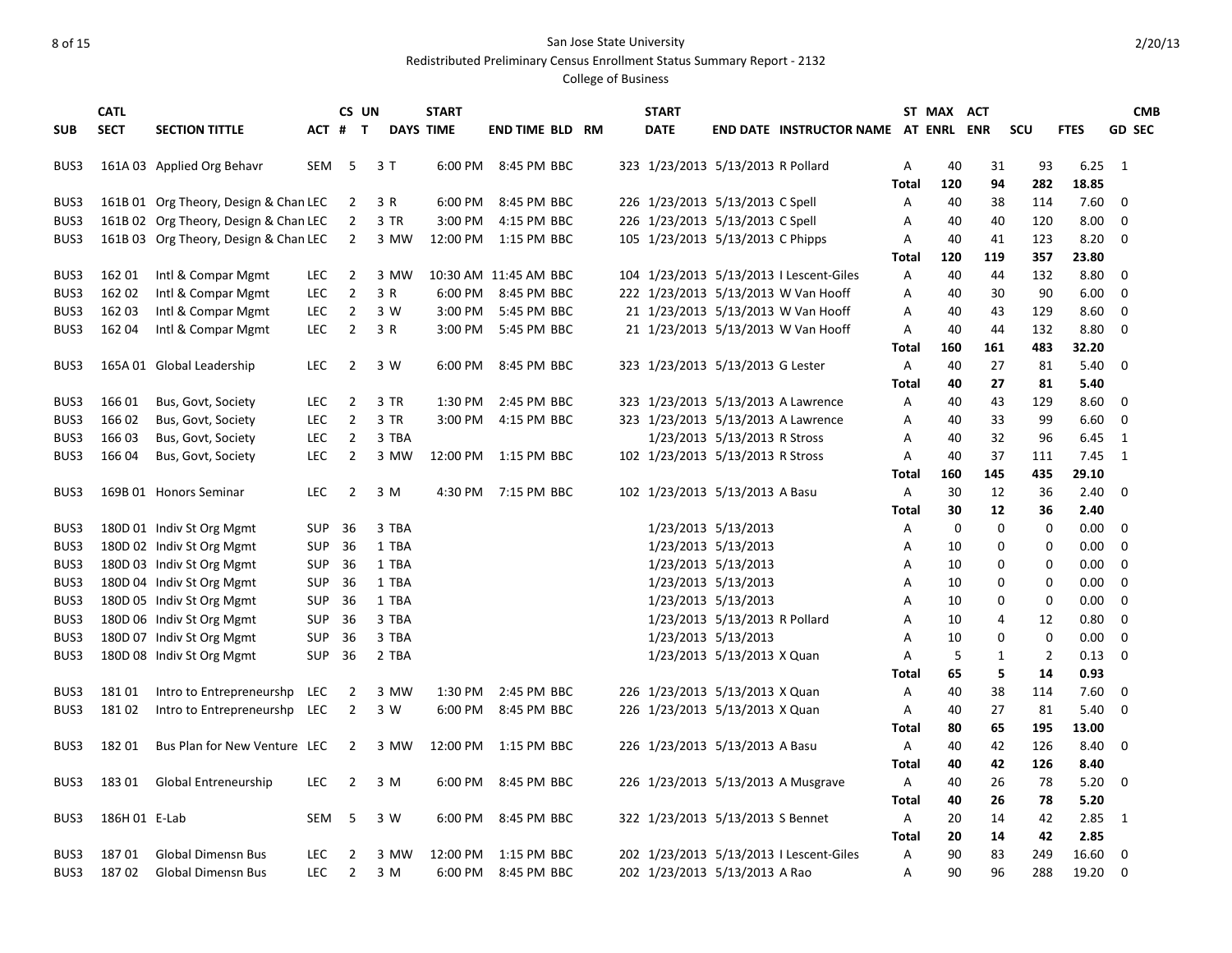Redistributed Preliminary Census Enrollment Status Summary Report - 2132

#### College of Business

|            | <b>CATL</b> |                           |            | CS UN  |        | <b>START</b>     |                       |    | <b>START</b>                      |                                         |              | ST MAX | <b>ACT</b> |      |             |             | <b>CMB</b>    |
|------------|-------------|---------------------------|------------|--------|--------|------------------|-----------------------|----|-----------------------------------|-----------------------------------------|--------------|--------|------------|------|-------------|-------------|---------------|
| <b>SUB</b> | <b>SECT</b> | <b>SECTION TITTLE</b>     | <b>ACT</b> | #<br>т |        | <b>DAYS TIME</b> | <b>END TIME BLD</b>   | RM | <b>DATE</b>                       | <b>END DATE INSTRUCTOR NAME AT ENRL</b> |              |        | <b>ENR</b> | scu  | <b>FTES</b> |             | <b>GD SEC</b> |
| BUS3       | 18703       | <b>Global Dimensn Bus</b> | <b>LEC</b> | 2      | 3 W    | $6:00$ PM        | 8:45 PM BBC           |    | 102 1/23/2013 5/13/2013 R Wood    |                                         | A            | 40     | 46         | 138  | 9.20        | 0           |               |
| BUS3       | 18704       | <b>Global Dimensn Bus</b> | <b>LEC</b> | 2      | 3 TR   |                  | 9:00 AM 10:15 AM BBC  |    | 102 1/23/2013 5/13/2013 S Francis |                                         | A            | 40     | 46         | 138  | 9.20        | $\Omega$    |               |
| BUS3       | 18705       | <b>Global Dimensn Bus</b> | <b>LEC</b> | 2      | 3T     | 6:00 PM          | 8:45 PM BBC           |    | 102 1/23/2013 5/13/2013 R Wood    |                                         | Α            | 40     | 43         | 129  | 8.60        | $\mathbf 0$ |               |
| BUS3       | 18706       | <b>Global Dimensn Bus</b> | <b>LEC</b> |        | 3 TBA  |                  |                       |    |                                   | 1/23/2013 5/13/2013 J Jankovich         |              | 90     | 97         | 291  | 19.40       | $\Omega$    |               |
| BUS3       | 18707       | <b>Global Dimensn Bus</b> | <b>LEC</b> | 2      | 3 TR   | 1:30 PM          | 2:45 PM BBC           |    | 302 1/23/2013 5/13/2013 T Kothari |                                         | A            |        | 44         | 132  | 8.80        |             |               |
|            |             |                           |            |        |        |                  |                       |    |                                   |                                         | A            | 40     |            |      |             | 0           |               |
| BUS3       | 18708       | <b>Global Dimensn Bus</b> | <b>LEC</b> | 2      | 3 M    | 3:00 PM          | 5:45 PM BBC           |    | 226 1/23/2013 5/13/2013 A Rao     |                                         | A            | 40     | 40         | 120  | 8.00        | $\Omega$    |               |
| BUS3       | 18709       | <b>Global Dimensn Bus</b> | <b>LEC</b> | 2      | 3 MW   | 3:00 PM          | 4:15 PM BBC           |    | 102 1/23/2013 5/13/2013 R Wood    |                                         | A            | 40     | 44         | 132  | 8.80        | 0           |               |
| BUS3       | 187 10      | <b>Global Dimensn Bus</b> | LEC        | 2      | 3 MW   | 1:30 PM          | 2:45 PM BBC           |    |                                   | 104 1/23/2013 5/13/2013 I Lescent-Giles | A            | 40     | 32         | 96   | 6.40        | $\mathbf 0$ |               |
| BUS3       | 187 11      | <b>Global Dimensn Bus</b> | <b>LEC</b> | 2      | $3$ TR | 12:00 PM         | 1:15 PM BBC           |    | 302 1/23/2013 5/13/2013 T Kothari |                                         | A            | 40     | 43         | 129  | 8.60        | $\Omega$    |               |
|            |             |                           |            |        |        |                  |                       |    |                                   |                                         | Total        | 590    | 614        | 1842 | 122.80      |             |               |
| BUS3       | 18901       | <b>Strategic Mgmt</b>     | <b>SEM</b> | 5      | 3 MW   |                  | 9:00 AM 10:15 AM BBC  |    | 104 1/23/2013 5/13/2013 K Perry   |                                         | Α            | 35     | 39         | 117  | 7.80        | 0           |               |
| BUS3       | 18902       | <b>Strategic Mgmt</b>     | <b>SEM</b> | .5     | 3 MW   | $1:30$ PM        | 2:45 PM BBC           |    | 324 1/23/2013 5/13/2013 D Hover   |                                         | A            | 35     | 38         | 114  | 7.60        | 0           |               |
| BUS3       | 18903       | <b>Strategic Mgmt</b>     | <b>SEM</b> | .5     | 3 MW   |                  | 10:30 AM 11:45 AM BBC |    | 102 1/23/2013 5/13/2013 R Stross  |                                         | Α            | 35     | 42         | 126  | 8.40        | 0           |               |
| BUS3       | 18904       | <b>Strategic Mgmt</b>     | <b>SEM</b> | 5      | 3 TR   |                  | 10:30 AM 11:45 AM BBC |    | 104 1/23/2013 5/13/2013 C Wang    |                                         | Α            | 35     | 38         | 114  | 7.60        | $\Omega$    |               |
| BUS3       | 18906       | <b>Strategic Mgmt</b>     | <b>SEM</b> | .5     | $3$ TR | 7:30 AM          | 8:45 AM BBC           |    | 104 1/23/2013 5/13/2013 C Wang    |                                         | A            | 35     | 37         | 111  | 7.40        | 0           |               |
| BUS3       | 18907       | <b>Strategic Mgmt</b>     | <b>SEM</b> | 5      | 3 R    | 6:00 PM          | 8:45 PM BBC           |    | 323 1/23/2013 5/13/2013 S Rodan   |                                         | A            | 35     | 36         | 108  | 7.20        | 0           |               |
| BUS3       | 18908       | <b>Strategic Mgmt</b>     | <b>SEM</b> | 5      | 3 M    | $3:00$ PM        | 5:45 PM BBC           |    | 21 1/23/2013 5/13/2013 G Lester   |                                         | A            | 35     | 39         | 117  | 7.80        | $\Omega$    |               |
| BUS3       | 18909       | <b>Strategic Mgmt</b>     | <b>SEM</b> | 5      | 3 MW   | 12:00 PM         | 1:15 PM BBC           |    | 324 1/23/2013 5/13/2013 R Roman   |                                         | Α            | 35     | 40         | 120  | 8.00        | $\Omega$    |               |
| BUS3       | 189 10      | <b>Strategic Mgmt</b>     | <b>SEM</b> | 5      | 3 TR   | 12:00 PM         | 1:15 PM BBC           |    |                                   | 324 1/23/2013 5/13/2013 H Boschken      | Α            | 35     | 33         | 99   | 6.60        | $\Omega$    |               |
| BUS3       | 189 11      | <b>Strategic Mgmt</b>     | <b>SEM</b> | 5      | 3 W    | 6:00 PM          | 8:45 PM BBC           |    | 130 1/23/2013 5/13/2013 W Fruin   |                                         | A            | 35     | 39         | 117  | 7.80        | $\mathbf 0$ |               |
| BUS3       | 189 12      | <b>Strategic Mgmt</b>     | <b>SEM</b> | 5      | 3T     | 6:00 PM          | 8:45 PM BBC           |    | 130 1/23/2013 5/13/2013 W Fruin   |                                         | A            | 35     | 42         | 126  | 8.40        | 0           |               |
| BUS3       | 189 13      | <b>Strategic Mgmt</b>     | <b>SEM</b> | 5      | 3 TR   |                  | 9:00 AM 10:15 AM BBC  |    | 104 1/23/2013 5/13/2013 C Wang    |                                         | Α            | 35     | 38         | 114  | 7.60        | 0           |               |
| BUS3       | 189 14      | <b>Strategic Mgmt</b>     | <b>SEM</b> | 5      | 3 M    | 6:00 PM          | 8:45 PM BBC           |    | 4 1/23/2013 5/13/2013 W Jiang     |                                         | A            | 90     | 98         | 294  | 19.60       | $\Omega$    |               |
|            |             |                           |            |        |        |                  |                       |    |                                   |                                         | <b>Total</b> | 510    | 559        | 1677 | 111.80      |             |               |

**Organization & Management Total 4380 4352 12794 853.58**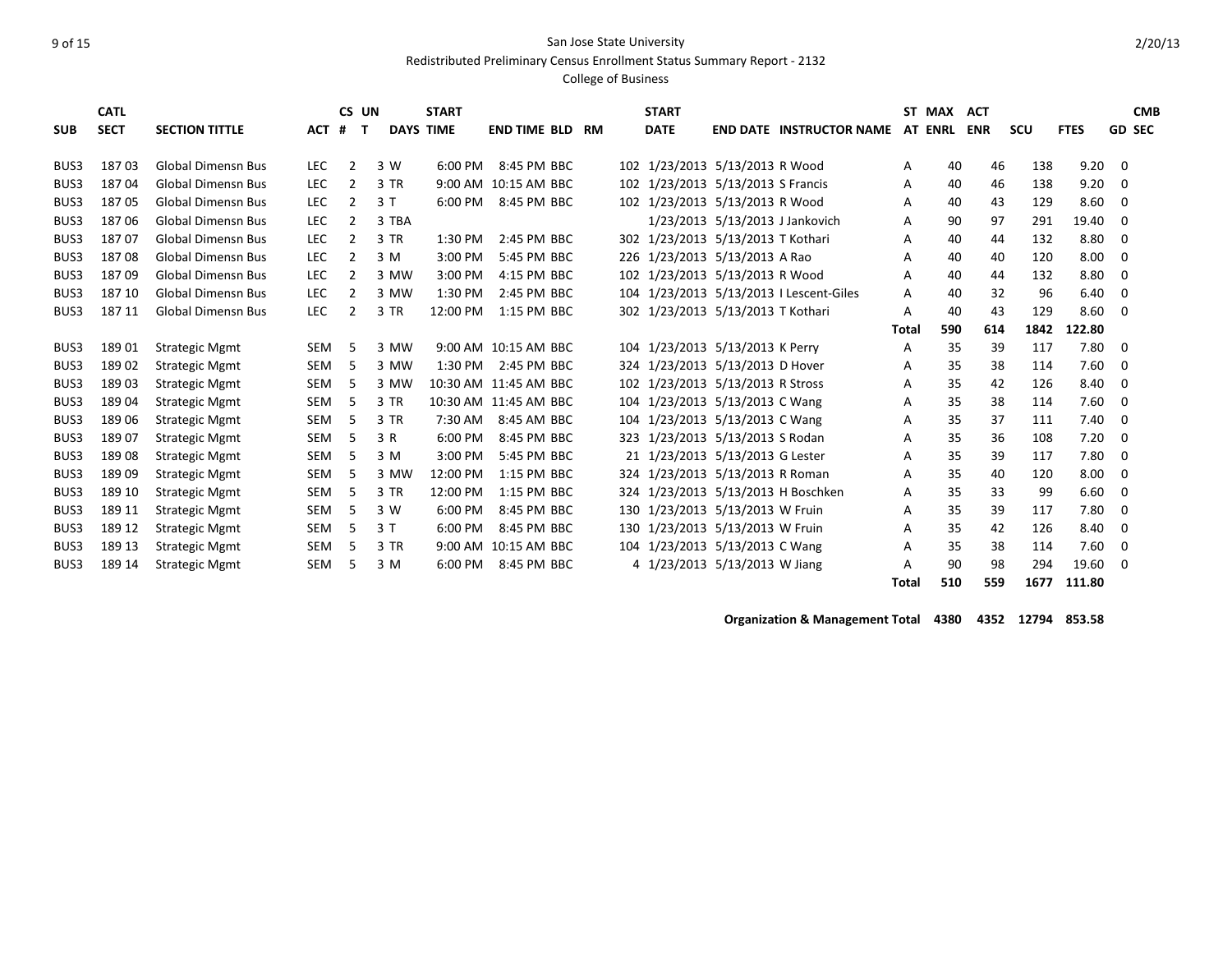Redistributed Preliminary Census Enrollment Status Summary Report - 2132

|            | <b>CATL</b> |                                       |            | CS UN          |      | <b>START</b>     |                        |  | <b>START</b>                       |                                               |       | ST MAX ACT |                |     |             |               | <b>CMB</b> |
|------------|-------------|---------------------------------------|------------|----------------|------|------------------|------------------------|--|------------------------------------|-----------------------------------------------|-------|------------|----------------|-----|-------------|---------------|------------|
| <b>SUB</b> | <b>SECT</b> | <b>SECTION TITTLE</b>                 | ACT #      | $\mathbf{T}$   |      | <b>DAYS TIME</b> | <b>END TIME BLD RM</b> |  | <b>DATE</b>                        | END DATE INSTRUCTOR NAME AT ENRL              |       |            | <b>ENR</b>     | scu | <b>FTES</b> | <b>GD SEC</b> |            |
|            |             | <b>Management Information Systems</b> |            |                |      |                  |                        |  |                                    |                                               |       |            |                |     |             |               |            |
|            |             |                                       |            |                |      |                  |                        |  |                                    |                                               |       |            |                |     |             |               |            |
| BUS4       | 91L 01      | Comp Tools for Bus                    | LEC.       | 1              | 1 M  | 6:00 PM          | 7:15 PM BBC            |  | 301 2/11/2013 4/29/2013 P Kwan     |                                               | A     | 40         | 36             | 36  | 2.40        | 0             |            |
| BUS4       | 91L 02      | Comp Tools for Bus                    | <b>LEC</b> | $\mathbf{1}$   | 1 M  | 7:30 PM          | 8:45 PM BBC            |  | 301 2/11/2013 4/29/2013 P Kwan     |                                               | Α     | 40         | 29             | 29  | 1.93        | 0             |            |
| BUS4       | 91L03       | Comp Tools for Bus                    | <b>LEC</b> | $\mathbf{1}$   | 1 MW | 1:30 PM          | 2:45 PM BBC            |  | 301 2/11/2013 3/13/2013 M Splane   |                                               | Α     | 40         | 41             | 41  | 2.73        | 0             |            |
| BUS4       | 91L 04      | Comp Tools for Bus                    | <b>LEC</b> | $\mathbf{1}$   | 1 MW | 1:30 PM          | 2:45 PM BBC            |  | 301 3/18/2013 4/29/2013 M Splane   |                                               | Α     | 40         | 42             | 42  | 2.80        | 0             |            |
| BUS4       | 91L05       | Comp Tools for Bus                    | <b>LEC</b> | 1              | 1 MW | 3:00 PM          | 4:15 PM BBC            |  | 301 2/11/2013 3/13/2013 M Splane   |                                               | Α     | 40         | 41             | 41  | 2.73        | 0             |            |
| BUS4       | 91L 06      | Comp Tools for Bus                    | <b>LEC</b> | $\mathbf{1}$   | 1 MW | 3:00 PM          | 4:15 PM BBC            |  | 301 3/18/2013 4/29/2013 M Splane   |                                               | Α     | 40         | 39             | 39  | 2.60        | 0             |            |
| BUS4       | 91L07       | Comp Tools for Bus                    | <b>LEC</b> | $\mathbf{1}$   | 1 TR | 1:30 PM          | 2:45 PM BBC            |  | 301 2/12/2013 3/14/2013 M Splane   |                                               | Α     | 40         | 40             | 40  | 2.68        | $\mathbf{1}$  |            |
| BUS4       | 91L08       | <b>Comp Tools for Bus</b>             | <b>LEC</b> | $\mathbf{1}$   | 1 TR | 1:30 PM          | 2:45 PM BBC            |  | 301 3/19/2013 4/25/2013 M Splane   |                                               | A     | 40         | 40             | 40  | 2.67        | $\mathbf 0$   |            |
| BUS4       | 91L09       | Comp Tools for Bus                    | <b>LEC</b> | $\mathbf{1}$   | 1 TR | 3:00 PM          | 4:15 PM BBC            |  | 301 2/12/2013 3/14/2013 M Splane   |                                               | A     | 40         | 39             | 39  | 2.62        | 1             |            |
| BUS4       | 91L 10      | Comp Tools for Bus                    | LEC        | $\mathbf{1}$   | 1 TR |                  | 3:00 PM 4:15 PM BBC    |  | 301 3/19/2013 4/25/2013 M Splane   |                                               | Α     | 40         | 36             | 36  | 2.40        | 0             |            |
|            |             |                                       |            |                |      |                  |                        |  |                                    |                                               | Total | 400        | 383            | 383 | 25.57       |               |            |
| BUS4       | 92 01       | Intro Bus Prog                        | SEM        | 4              | 3 MW |                  | 10:30 AM 11:45 AM BBC  |  |                                    | 305 1/23/2013 5/13/2013 N Aggarwal            | Α     | 45         | 34             | 102 | 6.80        | 0             |            |
| BUS4       | 92 02       | Intro Bus Prog                        | SEM        | 4              | 3 MW |                  | 12:00 PM 1:15 PM BBC   |  |                                    | 305 1/23/2013 5/13/2013 N Aggarwal            | Α     | 45         | 38             | 114 | 7.60        | 0             |            |
|            |             |                                       |            |                |      |                  |                        |  |                                    |                                               | Total | 90         | 72             | 216 | 14.40       |               |            |
| BUS4       |             | 110A 01 Fund Mgmt Info Sys            | SEM        | 4              | 3 TR |                  | 12:00 PM 1:15 PM BBC   |  | 305 1/23/2013 5/13/2013 R Sessions |                                               | A     | 45         | 42             | 126 | 8.40        | 0             |            |
| BUS4       |             | 110A 02 Fund Mgmt Info Sys            | SEM        | 4              | 3 TR |                  | 1:30 PM 2:45 PM BBC    |  | 305 1/23/2013 5/13/2013 R Sessions |                                               | A     | 45         | 28             | 84  | 5.60        | $\mathbf 0$   |            |
|            |             |                                       |            |                |      |                  |                        |  |                                    |                                               | Total | 90         | 70             | 210 | 14.00       |               |            |
| BUS4       |             | 110B 01 Sys Analysis & Design         | SEM        | 4              | 3 MW |                  | 9:00 AM 10:15 AM BBC   |  | 103 1/23/2013 5/13/2013 R Burkhard |                                               | Α     | 40         | 31             | 93  | 6.20        | 0             |            |
| BUS4       |             | 110B 02 Sys Analysis & Design         | <b>SEM</b> | 4              | 3 MW |                  | 10:30 AM 11:45 AM BBC  |  | 103 1/23/2013 5/13/2013 R Burkhard |                                               | A     | 40         | 40             | 120 | 8.00        | $\mathbf 0$   |            |
|            |             |                                       |            |                |      |                  |                        |  |                                    |                                               | Total | 80         | 71             | 213 | 14.20       |               |            |
| BUS4       | 11101       | Networking & Data Commi SEM           |            | 4              | 3 MW |                  | 10:30 AM 11:45 AM BBC  |  | 320 1/23/2013 5/13/2013 S Dhar     |                                               | Α     | 40         | 43             | 129 | 8.60        | 0             |            |
| BUS4       | 111 02      | Networking & Data Commi SEM           |            | 4              | 3 MW |                  | 12:00 PM 1:15 PM BBC   |  | 320 1/23/2013 5/13/2013 S Dhar     |                                               | Α     | 40         | 39             | 117 | 7.80        | $\Omega$      |            |
|            |             |                                       |            |                |      |                  |                        |  |                                    |                                               | Total | 80         | 82             | 246 | 16.40       |               |            |
| BUS4       | 112 01      | Database Management Sys SEM           |            | 4              | 3 T  | 3:00 PM          | 5:45 PM BBC            |  | 103 1/23/2013 5/13/2013 A Shirani  |                                               | Α     | 40         | 41             | 123 | 8.20        | 0             |            |
| BUS4       | 112 02      | Database Management Sys SEM           |            | 4              | 3T   | 6:00 PM          | 8:45 PM BBC            |  | 103 1/23/2013 5/13/2013 A Shirani  |                                               | Α     | 40         | 38             | 114 | 7.60        | 0             |            |
|            |             |                                       |            |                |      |                  |                        |  |                                    |                                               | Total | 80         | 79             | 237 | 15.80       |               |            |
| BUS4       | 115 01      | Advanced Ntwrkng & Data SEM           |            | 4              | 3 M  | 3:00 PM          | 5:45 PM BBC            |  | 320 1/23/2013 5/13/2013 S Dhar     |                                               | Α     | 40         | 36             | 108 | 7.20        | $\mathbf 0$   |            |
|            |             |                                       |            |                |      |                  |                        |  |                                    |                                               | Total | 40         | 36             | 108 | 7.20        |               |            |
| BUS4       |             | 118S 01 Special Topics MIS            | SEM        | $\overline{2}$ | 3 T  | 6:00 PM          | 8:45 PM BBC            |  | 22 1/23/2013 5/13/2013 S Kwan      |                                               | Α     | 30         | $\overline{4}$ | 12  | 0.80        | 0             |            |
| BUS4       |             | 118S 02 Special Topics MIS            | SEM        | $\overline{2}$ | 3 W  | 6:00 PM          | 8:45 PM BBC            |  | 320 1/23/2013 5/13/2013 J Gaines   |                                               | Α     | 30         | 38             | 114 | 7.60        | 0             |            |
| BUS4       |             | 118S 03 Special Topics MIS            | SEM        | $\overline{2}$ | 3 R  | 3:00 PM          | 5:45 PM BBC            |  | 103 1/23/2013 5/13/2013 A Shirani  |                                               | Α     | 30         | 26             | 78  | 5.20        | 0             |            |
| BUS4       |             | 118S 04 Special Topics MIS            | SEM        | $\overline{2}$ | 3 M  | 3:00 PM          | 5:45 PM BBC            |  | 103 1/23/2013 5/13/2013 J Sawyer   |                                               | Α     | 20         | 12             | 36  | 2.40        | $\mathbf 0$   |            |
|            |             |                                       |            |                |      |                  |                        |  |                                    |                                               | Total | 110        | 80             | 240 | 16.00       |               |            |
| BUS4       |             | 118W 01 Web Based Computing           | SEM        | 4              | 3 TR |                  | 10:30 AM 11:45 AM BBC  |  |                                    | 301 1/23/2013 5/13/2013 S Venkatsubramanyan A |       | 30         | 30             | 90  | 6.00        | 0             |            |
| BUS4       |             | 118W 02 Web Based Computing           | SEM        | 4              | 3 TR |                  | 12:00 PM 1:15 PM BBC   |  |                                    | 301 1/23/2013 5/13/2013 S Venkatsubramanyan A |       | 30         | 23             | 69  | 4.60        | 0             |            |
|            |             |                                       |            |                |      |                  |                        |  |                                    |                                               | Total | 60         | 53             | 159 | 10.60       |               |            |
| BUS4       |             | 119A 01 Practicum in MIS              | <b>SEM</b> | 5              | 3 M  | 6:00 PM          | 8:45 PM BBC            |  | 320 1/23/2013 5/13/2013 R Sridar   |                                               | Α     | 40         | 43             | 129 | 8.60        | 0             |            |
| BUS4       |             | 119A 02 Practicum in MIS              | <b>SEM</b> | 5              | 3T   | 6:00 PM          | 8:45 PM BBC            |  | 320 1/23/2013 5/13/2013 L Gee      |                                               | A     | 40         | 30             | 90  | 6.00        | $\mathbf 0$   |            |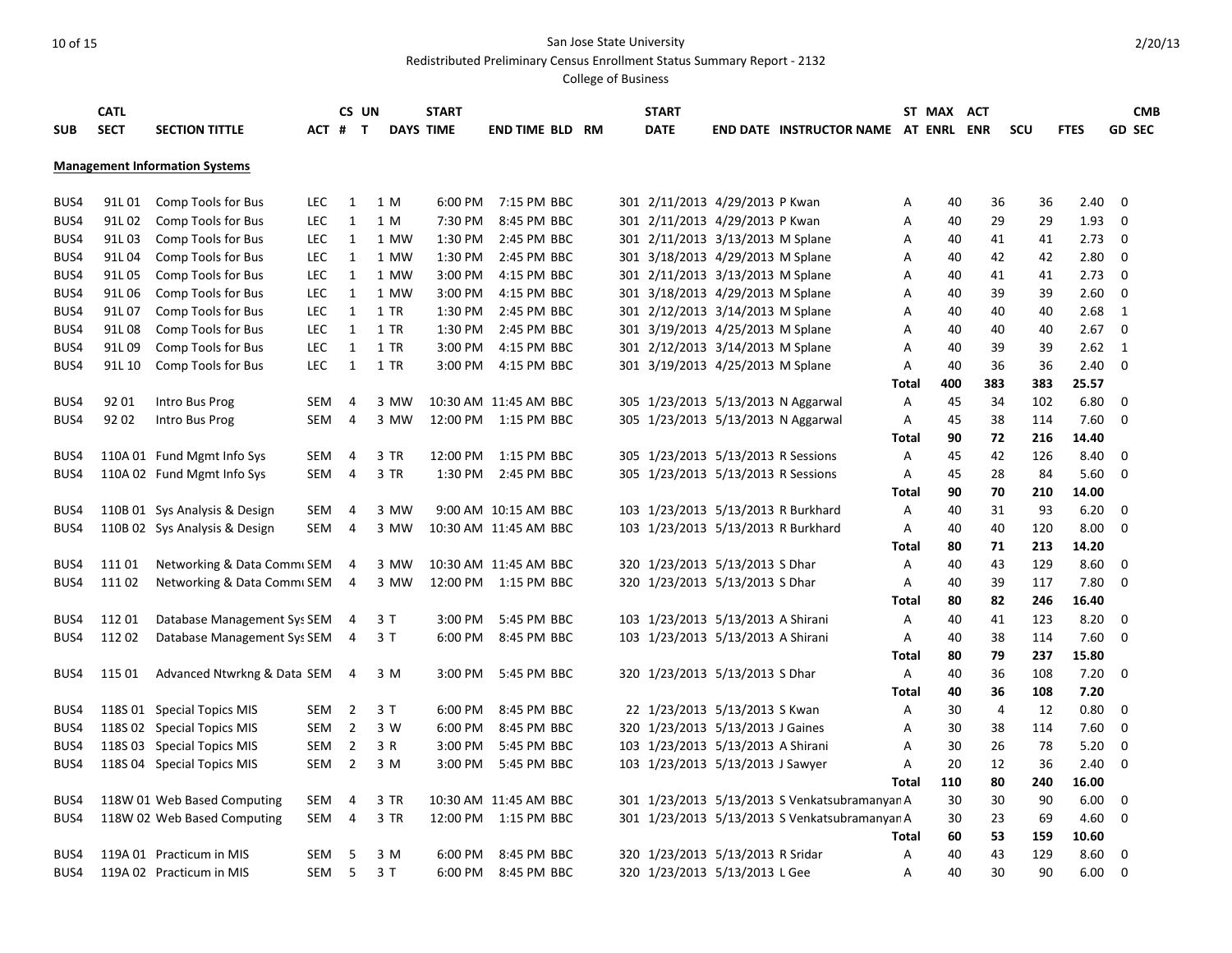Redistributed Preliminary Census Enrollment Status Summary Report - 2132

#### College of Business

| <b>SUB</b> | <b>CATL</b><br><b>SECT</b> | <b>SECTION TITTLE</b>      | <b>ACT</b> | CS UN<br>#<br>п |       | <b>START</b><br><b>DAYS TIME</b> | <b>END TIME BLD</b>   | RM | <b>START</b><br><b>DATE</b>        |                            | <b>END DATE INSTRUCTOR NAME AT ENRL</b> |              | ST MAX | <b>ACT</b><br><b>ENR</b> | scu            | <b>FTES</b> |             | <b>CMB</b><br><b>GD SEC</b> |
|------------|----------------------------|----------------------------|------------|-----------------|-------|----------------------------------|-----------------------|----|------------------------------------|----------------------------|-----------------------------------------|--------------|--------|--------------------------|----------------|-------------|-------------|-----------------------------|
|            |                            |                            |            |                 |       |                                  |                       |    |                                    |                            |                                         |              |        |                          |                |             |             |                             |
|            |                            |                            |            |                 |       |                                  |                       |    |                                    |                            |                                         | <b>Total</b> | 80     | 73                       | 219            | 14.60       |             |                             |
| BUS4       |                            | 119B 01 Bus Strat Info Sys | SEM        | -5              | 3 M   | 6:00 PM                          | 8:45 PM BBC           |    | 103 1/23/2013 5/13/2013 L Gee      |                            |                                         | A            | 40     | 35                       | 105            | 7.00        | 0           |                             |
| BUS4       |                            | 119B 02 Bus Strat Info Sys | SEM        | 5.              | 3 TR  |                                  | 9:00 AM 10:15 AM BBC  |    | 103 1/23/2013 5/13/2013 R Sessions |                            |                                         | A            | 40     | 47                       | 141            | 9.40        | 0           |                             |
|            |                            |                            |            |                 |       |                                  |                       |    |                                    |                            |                                         | <b>Total</b> | 80     | 82                       | 246            | 16.40       |             |                             |
| BUS4       | 180101                     | Ind Studies MIS            | <b>SUP</b> | 36              | 3 TBA |                                  |                       |    |                                    | 1/23/2013 5/13/2013 T Hill |                                         | A            | 0      | 0                        | 0              | 0.00        | 0           |                             |
| BUS4       | 180102                     | Ind Studies MIS            | <b>SUP</b> | 36              | 1 TBA |                                  |                       |    |                                    | 1/23/2013 5/13/2013 T Hill |                                         | A            | 10     | 2                        | 2              | 0.13        | 0           |                             |
| BUS4       | 180103                     | Ind Studies MIS            | <b>SUP</b> | 36              | 2 TBA |                                  |                       |    |                                    | 1/23/2013 5/13/2013 T Hill |                                         | A            | 10     | 0                        | 0              | 0.00        | 0           |                             |
| BUS4       | 180104                     | Ind Studies MIS            | <b>SUP</b> | 36              | 3 TBA |                                  |                       |    |                                    | 1/23/2013 5/13/2013 T Hill |                                         | A            | 10     | 0                        | 0              | 0.00        | 0           |                             |
|            |                            |                            |            |                 |       |                                  |                       |    |                                    |                            |                                         | Total        | 30     | $\overline{2}$           | $\overline{2}$ | 0.13        |             |                             |
| BUS4       | 18801                      | <b>Business Systems</b>    | <b>LEC</b> |                 | 3 MW  |                                  | 10:30 AM 11:45 AM BBC |    |                                    |                            | 4 1/23/2013 5/13/2013 R Rajaraman       | A            | 90     | 100                      | 300            | 20.00       | 0           |                             |
| BUS4       | 18802                      | <b>Business Systems</b>    | <b>LEC</b> |                 | 3 MW  | 1:30 PM                          | 2:45 PM BBC           |    | 320 1/23/2013 5/13/2013 R Sessions |                            |                                         | A            | 40     | 43                       | 129            | 8.60        | 0           |                             |
| BUS4       | 18803                      | <b>Business Systems</b>    | <b>LEC</b> |                 | 3 M   | 6:00 PM                          | 8:45 PM BBC           |    | 204 1/23/2013 5/13/2013 J Gaines   |                            |                                         | A            | 90     | 101                      | 303            | 20.20       | 0           |                             |
| BUS4       | 18804                      | <b>Business Systems</b>    | <b>LEC</b> |                 | 3T    | 3:00 PM                          | 5:45 PM BBC           |    |                                    |                            | 320 1/23/2013 5/13/2013 R Burkhard      | A            | 40     | 42                       | 126            | 8.40        | 0           |                             |
| BUS4       | 18805                      | <b>Business Systems</b>    | <b>LEC</b> |                 | 3T    | 6:00 PM                          | 8:45 PM BBC           |    | 202 1/23/2013 5/13/2013 R Sridar   |                            |                                         | A            | 90     | 102                      | 306            | 20.40       | 0           |                             |
| BUS4       | 188 06                     | <b>Business Systems</b>    | LEC        |                 | 3 W   | 3:00 PM                          | 5:45 PM BBC           |    | 202 1/23/2013 5/13/2013 G Webb     |                            |                                         | A            | 90     | 91                       | 273            | 18.20       | 0           |                             |
| BUS4       | 18807                      | <b>Business Systems</b>    | <b>LEC</b> |                 | 3 W   | 6:00 PM                          | 8:45 PM BBC           |    | 103 1/23/2013 5/13/2013 L Gee      |                            |                                         | A            | 40     | 42                       | 126            | 8.40        | 0           |                             |
| BUS4       | 18808                      | <b>Business Systems</b>    | LEC        |                 | 3 R   | 3:00 PM                          | 5:45 PM BBC           |    | 320 1/23/2013 5/13/2013 J Gaines   |                            |                                         | A            | 40     | 47                       | 141            | 9.40        | $\mathbf 0$ |                             |
| BUS4       | 18809                      | <b>Business Systems</b>    | <b>LEC</b> |                 | 3 R   | 3:00 PM                          | 5:45 PM BBC           |    | 324 1/23/2013 5/13/2013 G Webb     |                            |                                         | A            | 40     | 40                       | 120            | 8.00        | 0           |                             |
|            |                            |                            |            |                 |       |                                  |                       |    |                                    |                            |                                         | Total        | 560    | 608                      | 1824           | 121.60      |             |                             |

**Management Information Systems Total 1780 1691 4303 286.90**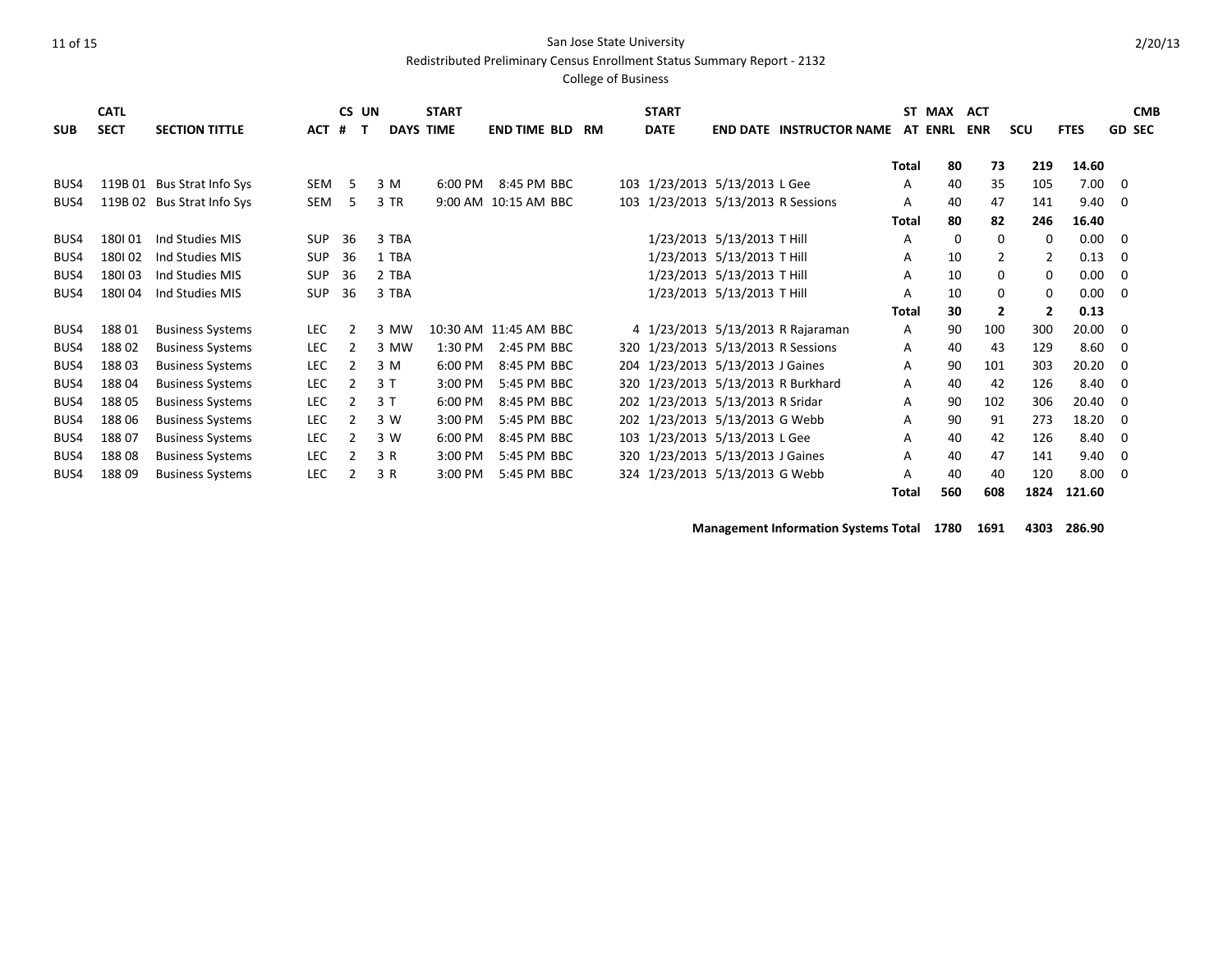Redistributed Preliminary Census Enrollment Status Summary Report - 2132

|                  | <b>CATL</b> |                             |            | CS UN          |       | <b>START</b>     |                        |  | <b>START</b>                      |                            |                                             |                | ST MAX ACT  |          |              |             | <b>CMB</b>     |  |
|------------------|-------------|-----------------------------|------------|----------------|-------|------------------|------------------------|--|-----------------------------------|----------------------------|---------------------------------------------|----------------|-------------|----------|--------------|-------------|----------------|--|
| <b>SUB</b>       | <b>SECT</b> | <b>SECTION TITTLE</b>       | ACT #      | $\mathbf{T}$   |       | <b>DAYS TIME</b> | <b>END TIME BLD RM</b> |  | <b>DATE</b>                       |                            | <b>END DATE INSTRUCTOR NAME AT ENRL ENR</b> |                |             |          | <b>SCU</b>   | <b>FTES</b> | <b>GD SEC</b>  |  |
|                  |             |                             |            |                |       |                  |                        |  |                                   |                            |                                             |                |             |          |              |             |                |  |
| <b>Marketing</b> |             |                             |            |                |       |                  |                        |  |                                   |                            |                                             |                |             |          |              |             |                |  |
| BUS2             | 90 01       | <b>Bus Statistics</b>       | SEM        | 4              | 3 MW  | 1:30 PM          | 2:45 PM BBC            |  | 224 1/23/2013 5/13/2013 S Tian    |                            |                                             | Α              | 40          | 41       | 123          | 8.20        | $\Omega$       |  |
| BUS <sub>2</sub> | 90 02       | <b>Bus Statistics</b>       | SEM        | 4              | 3 MW  | 3:00 PM          | 4:15 PM BBC            |  | 224 1/23/2013 5/13/2013 S Tian    |                            |                                             | Α              | 40          | 42       | 126          | 8.40        | 0              |  |
| BUS <sub>2</sub> | 90 03       | <b>Bus Statistics</b>       | SEM        | 4              | 3 TR  | 7:30 AM          | 8:45 AM BBC            |  |                                   |                            | 224 1/23/2013 5/13/2013 A Kalinowski        | Α              | 40          | 41       | 123          | 8.20        | 0              |  |
| BUS <sub>2</sub> | 90 04       | <b>Bus Statistics</b>       | <b>SEM</b> | 4              | 3 TR  |                  | 10:30 AM 11:45 AM BBC  |  |                                   |                            | 324 1/23/2013 5/13/2013 A Kalinowski        | A              | 40          | 47       | 141          | 9.40        | 0              |  |
| BUS <sub>2</sub> | 90 05       | <b>Bus Statistics</b>       | SEM        | $\overline{4}$ | 3 MW  |                  | 7:30 AM 8:45 AM BBC    |  | 224 1/23/2013 5/13/2013 B Makani  |                            |                                             | A              | 40          | 40       | 120          | 8.00        | 0              |  |
|                  |             |                             |            |                |       |                  |                        |  |                                   |                            |                                             | Total          | 200         | 211      | 633          | 42.20       |                |  |
| BUS <sub>2</sub> | 13002       | Intro to Marketing          | <b>LEC</b> | $\overline{2}$ | 3 MW  |                  | 9:00 AM 10:15 AM BBC   |  | 224 1/23/2013 5/13/2013 M Rajan   |                            |                                             | А              | 40          | 42       | 126          | 8.40        | 0              |  |
| BUS2             | 130 03      | Intro to Marketing          | <b>LEC</b> | $\overline{2}$ | 3 MW  |                  | 10:30 AM 11:45 AM SCI  |  | 164 1/23/2013 5/13/2013 D Havens  |                            |                                             | Α              | 90          | 76       | 228          | 15.20       | $\mathbf 0$    |  |
| BUS <sub>2</sub> | 13004       | Intro to Marketing          | LEC.       | $\overline{2}$ | 3 MW  |                  | 1:30 PM 2:45 PM BBC    |  | 202 1/23/2013 5/13/2013 T Louie   |                            |                                             | Α              | 90          | 97       | 291          | 19.40       | 0              |  |
| BUS <sub>2</sub> | 130 05      | Intro to Marketing          | LEC.       | $\overline{2}$ | 3 TR  |                  | 7:30 AM 8:45 AM BBC    |  | 324 1/23/2013 5/13/2013 J Thomas  |                            |                                             | Α              | 40          | 25       | 75           | 5.00        | 0              |  |
| BUS2             | 130 06      | Intro to Marketing          | LEC.       | $\overline{2}$ | 3 TR  |                  | 9:00 AM 10:15 AM BBC   |  | 202 1/23/2013 5/13/2013 J Thomas  |                            |                                             | Α              | 90          | 81       | 243          | 16.20       | 0              |  |
| BUS2             | 130 07      | Intro to Marketing          | LEC.       | $\overline{2}$ | 3 TR  |                  | 9:00 AM 10:15 AM BBC   |  | 224 1/23/2013 5/13/2013 M Merz    |                            |                                             | А              | 40          | 45       | 135          | 9.00        | 0              |  |
| BUS2             | 13008       | Intro to Marketing          | <b>LEC</b> | $\overline{2}$ | 3 TR  |                  | 12:00 PM 1:15 PM BBC   |  | 105 1/23/2013 5/13/2013 M Merz    |                            |                                             | Α              | 40          | 41       | 123          | 8.25        | 1              |  |
| BUS2             | 130 09      | Intro to Marketing          | <b>LEC</b> | $\overline{2}$ | 3 TR  | 12:00 PM         | 1:15 PM BBC            |  | 224 1/23/2013 5/13/2013 J Thomas  |                            |                                             | Α              | 40          | 40       | 120          | 8.00        | $\mathbf 0$    |  |
| BUS2             | 130 10      | Intro to Marketing          | <b>LEC</b> | $\overline{2}$ | 3 TR  | 1:30 PM          | 2:45 PM BBC            |  | 22 1/23/2013 5/13/2013 S Onkvisit |                            |                                             | A              | 40          | 40       | 120          | 8.00        | $\mathbf 0$    |  |
| BUS <sub>2</sub> | 130 11      | Intro to Marketing          | LEC.       | $\overline{2}$ | 3 TR  | 1:30 PM          | 2:45 PM BBC            |  | 3 1/23/2013 5/13/2013 J Fadiman   |                            |                                             | A              | 40          | 45       | 135          | 9.00        | 0              |  |
| BUS <sub>2</sub> | 130 12      | Intro to Marketing          | LEC        | $\overline{2}$ | 3 TR  | 3:00 PM          | 4:15 PM BBC            |  | 22 1/23/2013 5/13/2013 S Onkvisit |                            |                                             | Α              | 40          | 40       | 120          | 8.00        | 0              |  |
| BUS2             | 130 14      | Intro to Marketing          | <b>LEC</b> | $\overline{2}$ | 3 W   | 6:00 PM          | 8:45 PM BBC            |  | 224 1/23/2013 5/13/2013 M Easter  |                            |                                             | Α              | 40          | 34       | 102          | 6.80        | $\mathbf 0$    |  |
| BUS <sub>2</sub> | 130 15      | Intro to Marketing          | <b>LEC</b> | $\overline{2}$ | 3 R   |                  | 3:00 PM 5:45 PM BBC    |  | 326 1/23/2013 5/13/2013 D Evans   |                            |                                             | A              | 40          | 40       | 120          | 8.00        | $\mathbf 0$    |  |
| BUS2             | 13080       | Intro to Marketing          | <b>LEC</b> | $\overline{2}$ | 3 TBA |                  |                        |  |                                   | 1/23/2013 5/13/2013 M Merz |                                             | Α              | 40          | 43       | 129          | 8.60        | 0              |  |
| BUS2             | 130 81      | Intro to Marketing          | LEC        | $\overline{2}$ | 3 TBA |                  |                        |  |                                   | 1/23/2013 5/13/2013 M Merz |                                             | A              | 40          | 42       | 126          | 8.40        | 0              |  |
| BUS <sub>2</sub> | 130 82      | Intro to Marketing          | LEC.       | $\overline{2}$ | 3T    |                  | 6:00 PM 8:45 PM BBC    |  | 105 1/23/2013 5/13/2013 M Easter  |                            |                                             | A              | 40          | 26       | 78           | 5.20        | $\mathbf 0$    |  |
|                  |             |                             |            |                |       |                  |                        |  |                                   |                            |                                             | Total          | 790         | 757      | 2271         | 151.45      |                |  |
| BUS <sub>2</sub> |             | 131A 01 Bus-to-Bus Mktg     | <b>LEC</b> | $\overline{2}$ | 3 TR  |                  | 9:00 AM 10:15 AM BBC   |  | 22 1/23/2013 5/13/2013 R Vitale   |                            |                                             | Α              | 30          | 28       | 84           | 5.60        | 0              |  |
|                  |             |                             |            |                |       |                  |                        |  |                                   |                            |                                             | <b>Total</b>   | 30          | 28       | 84           | 5.60        |                |  |
| BUS <sub>2</sub> |             | 131B 01 Retail Mktg Mgmt    | LEC.       | $\overline{2}$ | 3 MW  |                  | 9:00 AM 10:15 AM HGH   |  | 124 1/23/2013 5/13/2013 D Havens  |                            |                                             | Α              | 30          | 25       | 75           | 5.00        | 0              |  |
|                  |             |                             |            |                |       |                  |                        |  |                                   |                            |                                             | Total          | 30          | 25       | 75           | 5.00        |                |  |
| BUS <sub>2</sub> |             | 131D 01 Mkt in New Ventures | LEC.       | 1              | 3 TR  |                  | 9:00 AM 10:15 AM BBC   |  | 324 1/23/2013 5/13/2013 M Merz    |                            |                                             | A              | 30          | 42       | 126          | 8.40        | 0              |  |
|                  |             |                             |            |                |       |                  |                        |  |                                   |                            |                                             | Total          | 30          | 42       | 126          | 8.40        |                |  |
| BUS <sub>2</sub> |             | 132B 01 Bus Logistics       | <b>SEM</b> | 4              | 3 MW  |                  | 10:30 AM 11:45 AM BBC  |  | 224 1/23/2013 5/13/2013 W Wang    |                            |                                             | Α              | 30          | 15       | 45           | 3.00        | 0              |  |
| BUS <sub>2</sub> |             | 132B 02 Bus Logistics       | SEM        | $\overline{4}$ | 3 MW  |                  | 12:00 PM 1:15 PM BBC   |  | 224 1/23/2013 5/13/2013 W Wang    |                            |                                             | Α              | 30          | 17       | 51           | 3.40        | $\mathbf 0$    |  |
|                  |             |                             |            |                |       |                  |                        |  |                                   |                            |                                             | Total          | 60          | 32       | 96           | 6.40        |                |  |
| BUS <sub>2</sub> |             | 133A 01 Interntl Marketing  | SEM        | 4              | 3 TR  |                  | 10:30 AM 11:45 AM BBC  |  | 22 1/23/2013 5/13/2013 S Onkvisit |                            |                                             | Α              | 30          | 30       | 90           | 6.00        | 0              |  |
| BUS <sub>2</sub> |             | 133A 02 Interntl Marketing  | <b>SEM</b> | 4              | 3 TR  |                  | 12:00 PM 1:15 PM BBC   |  | 22 1/23/2013 5/13/2013 S Onkvisit |                            |                                             | Α              | 30          | 26       | 78           | 5.20        | 0              |  |
| BUS2             |             | 133A 03 Interntl Marketing  | SEM        | 4              | 3 W   |                  | 6:00 PM 8:45 PM BBC    |  | 205 1/23/2013 5/13/2013 D Evans   |                            |                                             | А              | 30          | 29       | 87           | 5.80        | 0              |  |
|                  |             |                             |            |                |       |                  |                        |  |                                   |                            |                                             | Total          | 90          | 85       | 255          | 17.00       |                |  |
| BUS <sub>2</sub> |             | 133B 01 Mktg: Pac Rim       | LEC.       | $\overline{2}$ | 3 W   | 6:00 PM          | 8:45 PM BBC            |  | 105 1/23/2013 5/13/2013 J Fadiman |                            |                                             | А              | 30          | 25       | 75           | 5.00        | 0 <sup>C</sup> |  |
| ASIA             |             | 133B 01 Mktg: Pac Rim       | <b>LEC</b> | $\overline{2}$ | 3 W   | 6:00 PM          | 8:45 PM BBC            |  | 105 1/23/2013 5/13/2013 J Fadiman |                            |                                             | $\overline{A}$ | $\mathbf 0$ | $\Omega$ | $\mathbf{0}$ | 0.00        | 0 <sup>C</sup> |  |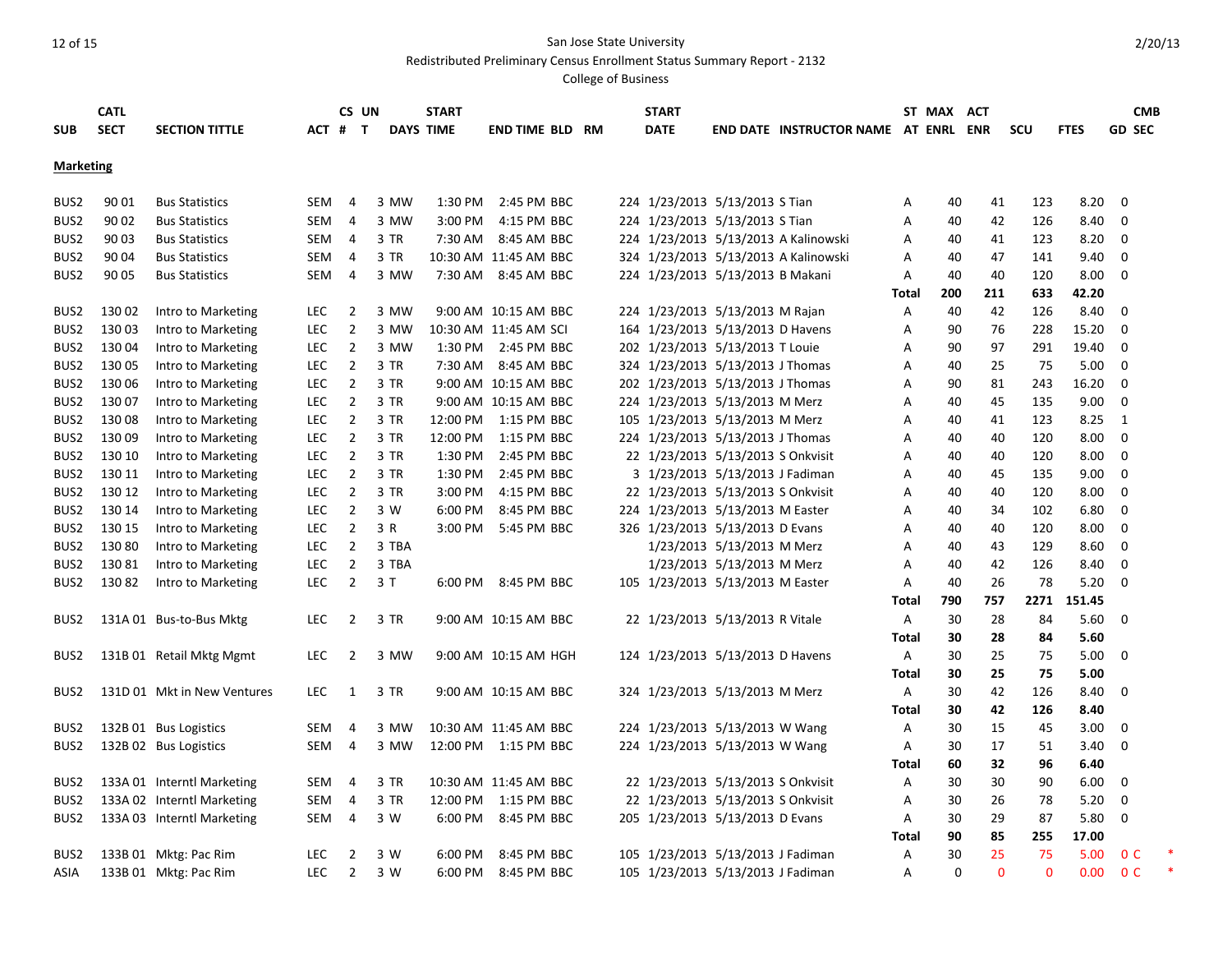Redistributed Preliminary Census Enrollment Status Summary Report - 2132

|                  | <b>CATL</b> |                              |            | CS UN          |       | <b>START</b>     |                        |  | <b>START</b> |                                  |                                      |       | ST MAX ACT  |             |            |             | <b>CMB</b>    |
|------------------|-------------|------------------------------|------------|----------------|-------|------------------|------------------------|--|--------------|----------------------------------|--------------------------------------|-------|-------------|-------------|------------|-------------|---------------|
| <b>SUB</b>       | <b>SECT</b> | <b>SECTION TITTLE</b>        | ACT #      | $\mathsf{T}$   |       | <b>DAYS TIME</b> | <b>END TIME BLD RM</b> |  | <b>DATE</b>  |                                  | END DATE INSTRUCTOR NAME AT ENRL ENR |       |             |             | <b>SCU</b> | <b>FTES</b> | <b>GD SEC</b> |
|                  |             |                              |            |                |       |                  |                        |  |              |                                  |                                      |       |             |             |            |             |               |
|                  |             |                              |            |                |       |                  |                        |  |              |                                  |                                      | Total | 30          | 25          | 75         | 5.00        |               |
| BUS <sub>2</sub> |             | 134A 01 Consumer Behavior    | SEM        | 4              | 3 TR  |                  | 10:30 AM 11:45 AM BBC  |  |              | 103 1/23/2013 5/13/2013 J Zhang  |                                      | Α     | 40          | 35          | 105        | 7.00        | 0             |
| BUS <sub>2</sub> |             | 134A 02 Consumer Behavior    | <b>SEM</b> | 4              | 3 TR  |                  | 12:00 PM 1:15 PM BBC   |  |              | 103 1/23/2013 5/13/2013 J Zhang  |                                      | A     | 40          | 24          | 72         | 4.85        | 1             |
| BUS <sub>2</sub> |             | 134A 03 Consumer Behavior    | SEM        | 4              | 3 TR  |                  | 3:00 PM 4:15 PM BBC    |  |              | 322 1/23/2013 5/13/2013 J Zhang  |                                      | Α     | 40          | 24          | 72         | 4.80        | 0             |
| BUS <sub>2</sub> |             | 134A 80 Consumer Behavior    | SEM        | 4              | 3 TBA |                  |                        |  |              | 1/23/2013 5/13/2013 M Merz       |                                      | Α     | 40          | 39          | 117        | 7.85        | 1             |
|                  |             |                              |            |                |       |                  |                        |  |              |                                  |                                      | Total | 160         | 122         | 366        | 24.50       |               |
| BUS2             |             | 134B 01 Marketing Com        | SEM        | 4              | 3 TR  |                  | 12:00 PM 1:15 PM BBC   |  |              | 102 1/23/2013 5/13/2013 R Vitale |                                      | Α     | 40          | 41          | 123        | 8.20        | 0             |
| BUS <sub>2</sub> |             | 134B 02 Marketing Com        | SEM        | 4              | 3 TR  |                  | 1:30 PM 2:45 PM BBC    |  |              | 102 1/23/2013 5/13/2013 R Vitale |                                      | Α     | 40          | 34          | 102        | 6.80        | 0             |
| BUS <sub>2</sub> |             | 134B 03 Marketing Com        | SEM        | $\overline{4}$ | 3 W   | 3:00 PM          | 5:45 PM BBC            |  |              | 226 1/23/2013 5/13/2013 M Easter |                                      | A     | 40          | 14          | 42         | 2.80        | 0             |
|                  |             |                              |            |                |       |                  |                        |  |              |                                  |                                      | Total | 120         | 89          | 267        | 17.80       |               |
| BUS <sub>2</sub> |             | 134C 01 MT New Tech          | <b>LEC</b> | 2              | 3 MW  | 1:30 PM          | 2:45 PM BBC            |  |              | 105 1/23/2013 5/13/2013 D Havens |                                      | A     | 30          | 33          | 99         | 6.60        | $\mathbf 0$   |
|                  |             |                              |            |                |       |                  |                        |  |              |                                  |                                      | Total | 30          | 33          | 99         | 6.60        |               |
| BUS <sub>2</sub> |             | 137H 01 Mkt Honors Practicum | <b>LEC</b> | $\overline{2}$ | 3 M   |                  | 6:00 PM 8:45 PM BBC    |  |              | 324 1/23/2013 5/13/2013 R Vitale |                                      | Α     | 30          | 20          | 60         | 4.00        | 0             |
|                  |             |                              |            |                |       |                  |                        |  |              |                                  |                                      | Total | 30          | 20          | 60         | 4.00        |               |
| BUS2             |             | 137S 80 Mkt Special Topics   | LEC        | 2              | 3 TBA |                  |                        |  |              | 1/23/2013 5/13/2013 J Bechkoff   |                                      | A     | 30          | 26          | 78         | 5.20        | 0             |
|                  |             |                              |            |                |       |                  |                        |  |              |                                  |                                      | Total | 30          | 26          | 78         | 5.20        |               |
| BUS2             | 13801       | Mktg Research                | SEM        | 4              | 3 MW  |                  | 9:00 AM 10:15 AM BBC   |  |              | 324 1/23/2013 5/13/2013 T Louie  |                                      | Α     | 40          | 31          | 93         | 6.20        | 0             |
| BUS2             | 13802       | <b>Mktg Research</b>         | SEM        | 4              | 3 MW  |                  | 10:30 AM 11:45 AM BBC  |  |              | 324 1/23/2013 5/13/2013 T Louie  |                                      | Α     | 40          | 33          | 99         | 6.60        | 0             |
| BUS <sub>2</sub> | 138 80      | <b>Mktg Research</b>         | SEM        | 4              | 3 TBA |                  |                        |  |              | 1/23/2013 5/13/2013 J Bechkoff   |                                      | Α     | 40          | 30          | 90         | 6.00        | 0             |
| BUS2             | 13881       | Mktg Research                | SEM        | $\overline{4}$ | 3 TBA |                  |                        |  |              | 1/23/2013 5/13/2013 J Bechkoff   |                                      | A     | 40          | 30          | 90         | 6.00        | 0             |
|                  |             |                              |            |                |       |                  |                        |  |              |                                  |                                      | Total | 160         | 124         | 372        | 24.80       |               |
| BUS <sub>2</sub> | 139 02      | <b>Marketing Manage</b>      | SEM        | 4              | 3 M   | 3:00 PM          | 5:45 PM BBC            |  |              | 205 1/23/2013 5/13/2013 R Sibley |                                      | Α     | 40          | 39          | 117        | 7.80        | $\mathbf 0$   |
| BUS <sub>2</sub> | 13903       | <b>Marketing Manage</b>      | SEM        | 4              | 3 T   | 3:00 PM          | 5:45 PM BBC            |  |              | 324 1/23/2013 5/13/2013 R Sibley |                                      | Α     | 40          | 38          | 114        | 7.60        | 0             |
| BUS <sub>2</sub> | 13904       | <b>Marketing Manage</b>      | SEM        | 4              | 3 T   | 6:00 PM          | 8:45 PM BBC            |  |              | 324 1/23/2013 5/13/2013 R Sibley |                                      | A     | 40          | 29          | 87         | 5.80        | $\mathbf 0$   |
|                  |             |                              |            |                |       |                  |                        |  |              |                                  |                                      | Total | 120         | 106         | 318        | 21.20       |               |
| BUS <sub>2</sub> |             | 180F 01 Indiv Study Mktg     | SUP        | 36             | 3 TBA |                  |                        |  |              | 1/23/2013 5/13/2013 K Gehrt      |                                      | Α     | $\mathbf 0$ | $\mathbf 0$ | 0          | 0.00        | 0             |
| BUS <sub>2</sub> |             | 180F 02 Indiv Study Mktg     | SUP        | 36             | 1 TBA |                  |                        |  |              | 1/23/2013 5/13/2013 K Gehrt      |                                      | Α     | 10          | 1           | 1          | 0.07        | $\mathbf 0$   |
| BUS <sub>2</sub> |             | 180F 03 Indiv Study Mktg     | <b>SUP</b> | -36            | 1 TBA |                  |                        |  |              | 1/23/2013 5/13/2013 K Gehrt      |                                      | A     | 10          | 0           | 0          | 0.00        | 0             |
| BUS <sub>2</sub> |             | 180F 04 Indiv Study Mktg     | <b>SUP</b> | -36            | 1 TBA |                  |                        |  |              | 1/23/2013 5/13/2013 K Gehrt      |                                      | Α     | 10          | 0           | 0          | 0.00        | 0             |
| BUS <sub>2</sub> |             | 180F 05 Indiv Study Mktg     | <b>SUP</b> | 36             | 2 TBA |                  |                        |  |              | 1/23/2013 5/13/2013 K Gehrt      |                                      | A     | 10          | 0           | 0          | 0.00        | $\mathbf 0$   |
| BUS <sub>2</sub> |             | 180F 06 Indiv Study Mktg     | SUP        | 36             | 2 TBA |                  |                        |  |              | 1/23/2013 5/13/2013 K Gehrt      |                                      | A     | 10          | 0           | 0          | 0.00        | 0             |
| BUS <sub>2</sub> |             | 180F 07 Indiv Study Mktg     | SUP        | 36             | 2 TBA |                  |                        |  |              | 1/23/2013 5/13/2013 K Gehrt      |                                      | Α     | 10          | 0           | 0          | 0.00        | 0             |
| BUS2             |             | 180F 08 Indiv Study Mktg     | <b>SUP</b> | 36             | 3 TBA |                  |                        |  |              | 1/23/2013 5/13/2013 K Gehrt      |                                      | Α     | 10          | 0           | 0          | 0.00        | $\mathbf 0$   |
| BUS <sub>2</sub> |             | 180F 09 Indiv Study Mktg     | <b>SUP</b> | 36             | 3 TBA |                  |                        |  |              | 1/23/2013 5/13/2013 K Gehrt      |                                      | Α     | 10          | 0           | 0          | 0.00        | 0             |
| BUS <sub>2</sub> |             | 180F 10 Indiv Study Mktg     | <b>SUP</b> | 36             | 3 TBA |                  |                        |  |              | 1/23/2013 5/13/2013 K Gehrt      |                                      | A     | 10          | 0           | 0          | 0.00        | $\mathbf 0$   |
|                  |             |                              |            |                |       |                  |                        |  |              |                                  |                                      | Total | 90          | 1           | 1          | 0.07        |               |
| BUS <sub>2</sub> | 190 01      | <b>Quant Bus Analysis</b>    | SEM        | 4              | 3 MW  |                  | 7:30 AM 8:45 AM BBC    |  |              | 105 1/23/2013 5/13/2013 O Yu     |                                      | A     | 40          | 40          | 120        | 8.00        | 0             |
| BUS <sub>2</sub> | 190 02      | <b>Quant Bus Analysis</b>    | SEM        | 4              | 3 MW  |                  | 9:00 AM 10:15 AM BBC   |  |              | 105 1/23/2013 5/13/2013 O Yu     |                                      | A     | 40          | 42          | 126        | 8.40        | 0             |
| BUS <sub>2</sub> | 190 03      | <b>Quant Bus Analysis</b>    | SEM        | $\overline{4}$ | 3 MW  |                  | 9:00 AM 10:15 AM BBC   |  |              |                                  | 22 1/23/2013 5/13/2013 M Yetimyan    | A     | 40          | 41          | 123        | 8.20        | $\mathbf 0$   |
| BUS <sub>2</sub> | 19004       | <b>Quant Bus Analysis</b>    | SEM        | $\overline{4}$ | 3 MW  |                  | 10:30 AM 11:45 AM BBC  |  |              |                                  | 22 1/23/2013 5/13/2013 M Yetimyan    | A     | 40          | 45          | 135        | 9.00        | 0             |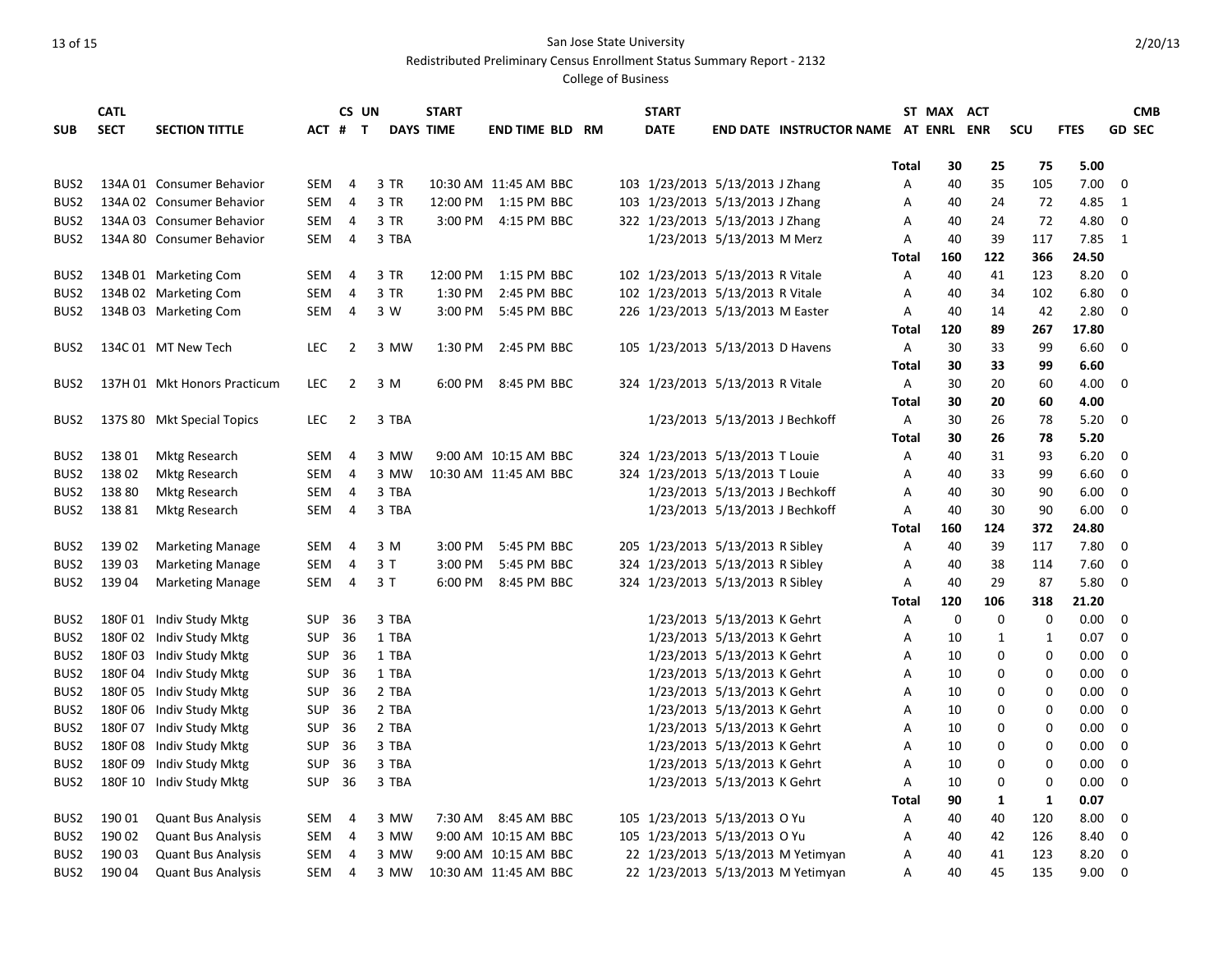Redistributed Preliminary Census Enrollment Status Summary Report - 2132

#### College of Business

|                  | <b>CATL</b> |                           |            | CS UN |        | <b>START</b>     |                       |    | <b>START</b>                     |                                         |              | ST MAX | <b>ACT</b> |      |             |                         | <b>CMB</b>    |
|------------------|-------------|---------------------------|------------|-------|--------|------------------|-----------------------|----|----------------------------------|-----------------------------------------|--------------|--------|------------|------|-------------|-------------------------|---------------|
| <b>SUB</b>       | <b>SECT</b> | <b>SECTION TITTLE</b>     | ACT        | #     |        | <b>DAYS TIME</b> | <b>END TIME BLD</b>   | RM | <b>DATE</b>                      | <b>END DATE INSTRUCTOR NAME AT ENRL</b> |              |        | <b>ENR</b> | scu  | <b>FTES</b> |                         | <b>GD SEC</b> |
| BUS2             | 190 05      | <b>Quant Bus Analysis</b> | SEM        | 4     | 3 MW   | 12:00 PM         | 1:15 PM BBC           |    | 22 1/23/2013 5/13/2013 R Davis   |                                         | A            | 40     | 40         | 120  | 8.00        | 0                       |               |
| BUS2             | 190 06      | <b>Quant Bus Analysis</b> | SEM        | 4     | 3 MW   | $1:30$ PM        | 2:45 PM BBC           |    | 22 1/23/2013 5/13/2013 R Davis   |                                         | A            | 40     | 39         | 117  | 7.80        | $\overline{\mathbf{0}}$ |               |
| BUS <sub>2</sub> | 190 08      | <b>Quant Bus Analysis</b> | SEM        | 4     | $3$ TR |                  | 9:00 AM 10:15 AM BBC  |    |                                  | 105 1/23/2013 5/13/2013 M Yetimyan      | A            | 40     | 39         | 117  | 7.80        | $\Omega$                |               |
| BUS <sub>2</sub> | 190 09      | <b>Quant Bus Analysis</b> | SEM        | 4     | $3$ TR |                  | 10:30 AM 11:45 AM BBC |    |                                  | 105 1/23/2013 5/13/2013 M Yetimyan      | $\mathsf{A}$ | 40     | 39         | 117  | $7.80\ 0$   |                         |               |
| BUS <sub>2</sub> | 190 10      | <b>Quant Bus Analysis</b> | SEM        | 4     | 3 MW   | 12:00 PM         | 1:15 PM BBC           |    | 103 1/23/2013 5/13/2013 Y Ahuja  |                                         | A            | 40     | 44         | 132  | 8.80        | 0                       |               |
| BUS <sub>2</sub> | 190 11      | <b>Quant Bus Analysis</b> | SEM        | 4     | 3 TR   | $1:30$ PM        | 2:45 PM BBC           |    | 105 1/23/2013 5/13/2013 X Yang   |                                         | A            | 40     | 39         | 117  | 7.80        | - 0                     |               |
| BUS <sub>2</sub> | 190 12      | <b>Quant Bus Analysis</b> | <b>SEM</b> | 4     | $3$ TR | 3:00 PM          | 4:15 PM BBC           |    | 105 1/23/2013 5/13/2013 X Yang   |                                         | A            | 40     | 39         | 117  | 7.90        | $\overline{2}$          |               |
| BUS2             | 190 13      | <b>Quant Bus Analysis</b> | <b>SEM</b> | 4     | 3 MW   | 1:30 PM          | 2:45 PM BBC           |    | 103 1/23/2013 5/13/2013 Y Ahuja  |                                         | A            | 40     | 42         | 126  | 8.40        | 0                       |               |
| BUS <sub>2</sub> | 190 14      | <b>Quant Bus Analysis</b> | SEM        | 4     | $3$ TR |                  | 10:30 AM 11:45 AM BBC |    | 107 1/23/2013 5/13/2013 R Murray |                                         | A            | 40     | 38         | 114  | 7.60        | $\overline{\mathbf{0}}$ |               |
| BUS <sub>2</sub> | 19080       | <b>Quant Bus Analysis</b> | SEM        | 4     | 3 TBA  |                  |                       |    |                                  | 1/23/2013 5/13/2013 D Czerwinski        | A            | 90     | 101        | 303  | 20.20       | $\Omega$                |               |
|                  |             |                           |            |       |        |                  |                       |    |                                  |                                         | Total        | 610    | 628        | 1884 | 125.70      |                         |               |
| BUS <sub>2</sub> | 191 01      | Dcsn Mkg Under Uncert     | SEM        | 4     | 3 M    | 6:00 PM          | 8:45 PM BBC           |    | 224 1/23/2013 5/13/2013 R Davis  |                                         | A            | 30     | 35         | 105  | 7.05        | 1                       |               |
|                  |             |                           |            |       |        |                  |                       |    |                                  |                                         | Total        | 30     | 35         | 105  | 7.05        |                         |               |

**Marketing Total 2640 2389 7165 477.97**